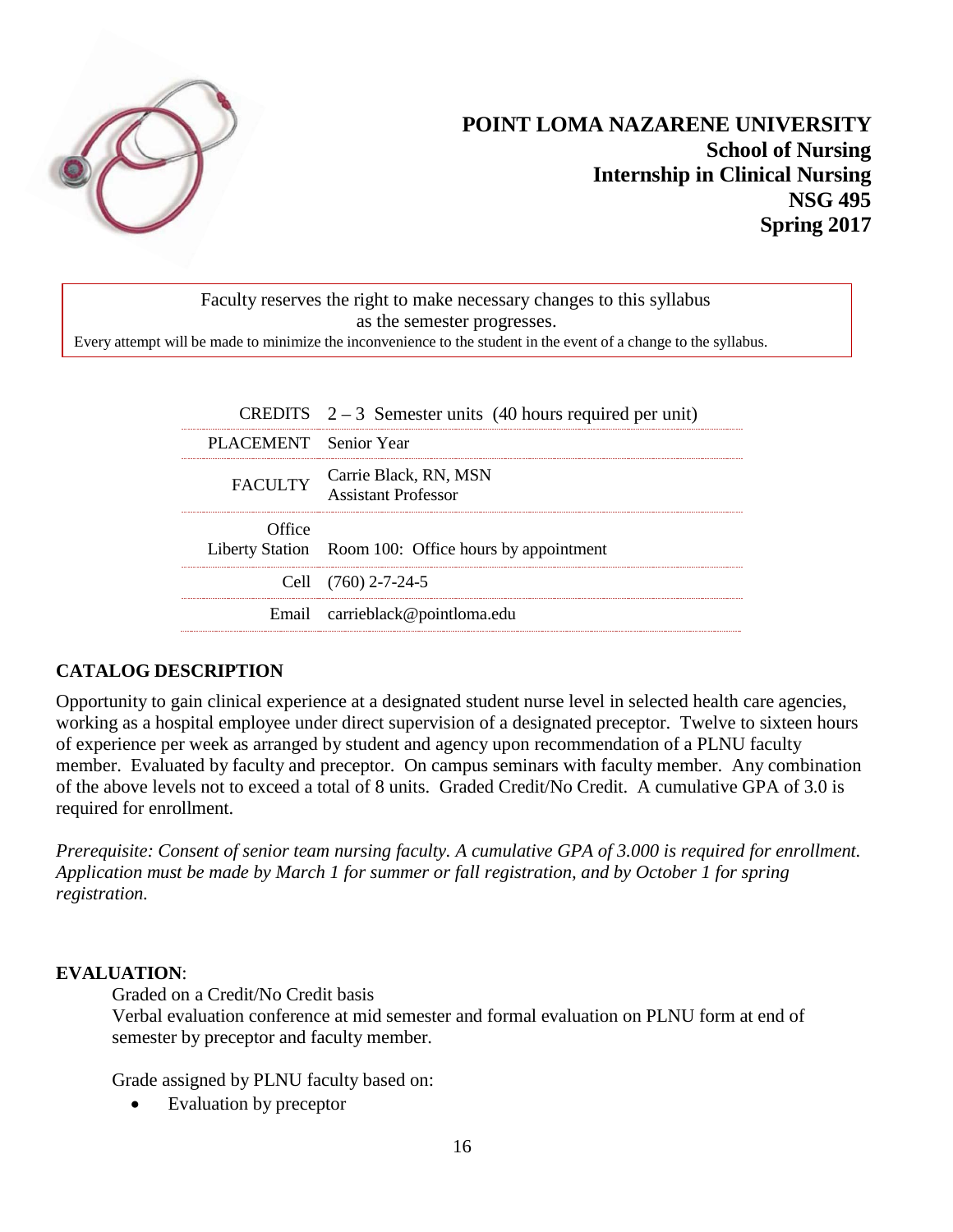- Ability to meet identified outcomes for the experience during the semester
- Clinical journal of experiences submitted via email on a weekly basis
- Faculty/Preceptor conference



## **CURRICULUM OVERVIEW**

The Point Loma Nazarene University Nursing Faculty has adopted an O*utcome-focused* curriculum. Each bachelor's level nursing course is designed to include outcome development that incorporates the following five curricular outcomes:

| <b>VALUES</b>                         | <b>DEFINITION</b>                                                                                                                                                                                                                                                                                                                                                  | PROGRAM LEARNING OUTCOMES                                                                                                                                                                                                                                                                                                                                                                                                                                                                              |
|---------------------------------------|--------------------------------------------------------------------------------------------------------------------------------------------------------------------------------------------------------------------------------------------------------------------------------------------------------------------------------------------------------------------|--------------------------------------------------------------------------------------------------------------------------------------------------------------------------------------------------------------------------------------------------------------------------------------------------------------------------------------------------------------------------------------------------------------------------------------------------------------------------------------------------------|
| <b>INQUIRING</b><br><b>FAITHFULLY</b> | Student will<br>demonstrate<br>knowledge, skill and<br>behavior of the<br>evidence-based<br>practice of nursing<br>which integrates<br>growth in reasoning,<br>analysis, decision-<br>making and the<br>application of theory<br>with the goal of<br>advocating for others<br>and/or self. This<br>includes holistic<br>nursing skills and the<br>nursing process. | Initiate dialogue regarding current practice<br>$\bullet$<br>to improve healthcare<br>Demonstrate use of evidence-based<br>practices as an advocate for self and<br>others.<br>Influence positive outcomes using<br>evidence-based data.<br>Provides holistic care by considering all of<br>the client needs (e.g. physical,<br>psychosocial, spiritual, environmental)<br>including family in a multicultural setting.<br>Engages in self-care practices that<br>facilitate optimal care of patients. |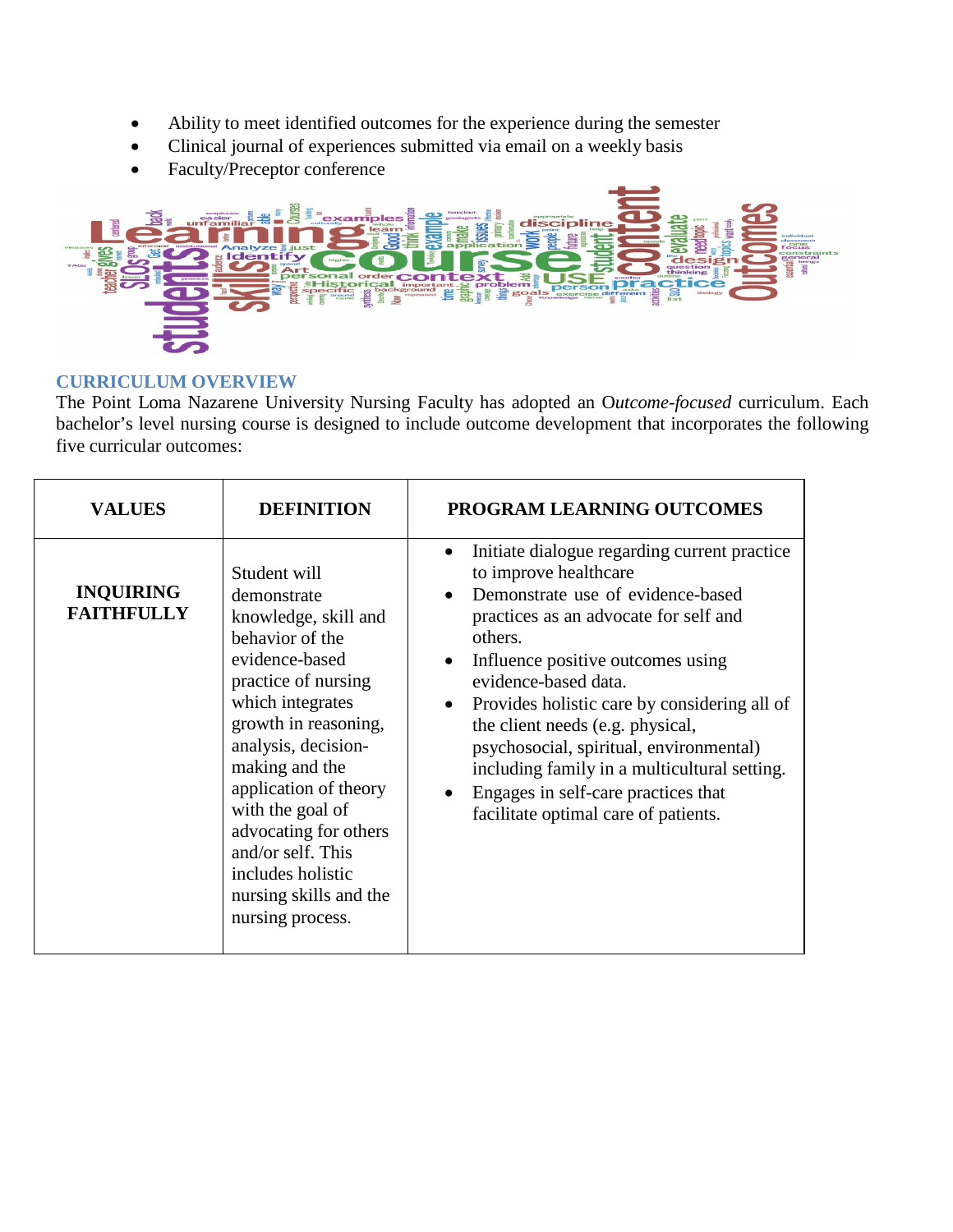| <b>CARING</b><br><b>FAITHFULLY</b>        | The student will<br>embrace a calling to<br>the ministry of<br>compassionate care<br>for all people in<br>response to God's<br>grace, which aims to<br>foster optimal health<br>and bring comfort in<br>suffering and death.                                                                                                                                                      | Demonstrate compassionate care to all<br>people while mirroring Christ's love for<br>all.<br>Partner with the community to establish a<br>trusting relationship.<br>Demonstrate ethics and values consistent<br>with the practice of professional nursing.                                                                                                                                                                                       |
|-------------------------------------------|-----------------------------------------------------------------------------------------------------------------------------------------------------------------------------------------------------------------------------------------------------------------------------------------------------------------------------------------------------------------------------------|--------------------------------------------------------------------------------------------------------------------------------------------------------------------------------------------------------------------------------------------------------------------------------------------------------------------------------------------------------------------------------------------------------------------------------------------------|
| <b>COMMUNICATING</b><br><b>FAITHFULLY</b> | The student will<br>actively engage in the<br>dynamic interactive<br>process that is<br>intrapersonal and<br>interpersonal with the<br>goal of advocating for<br>others and/or self.<br>This includes<br>effective, culturally<br>appropriate<br>communication<br>conveys information,<br>thoughts, actions and<br>feelings through the<br>use of verbal and<br>nonverbal skills. | Engages in active listening to promote<br>therapeutic relationships.<br>Demonstrates effective verbal and non-<br>verbal communication skills to provide<br>patient care.<br>Dialogs with members of the healthcare<br>team, including the patient to facilitate<br>positive patient outcomes.<br>Advocates for patients/families and self.<br>Implements patient care while honoring<br>the diversity of patients, families and<br>communities. |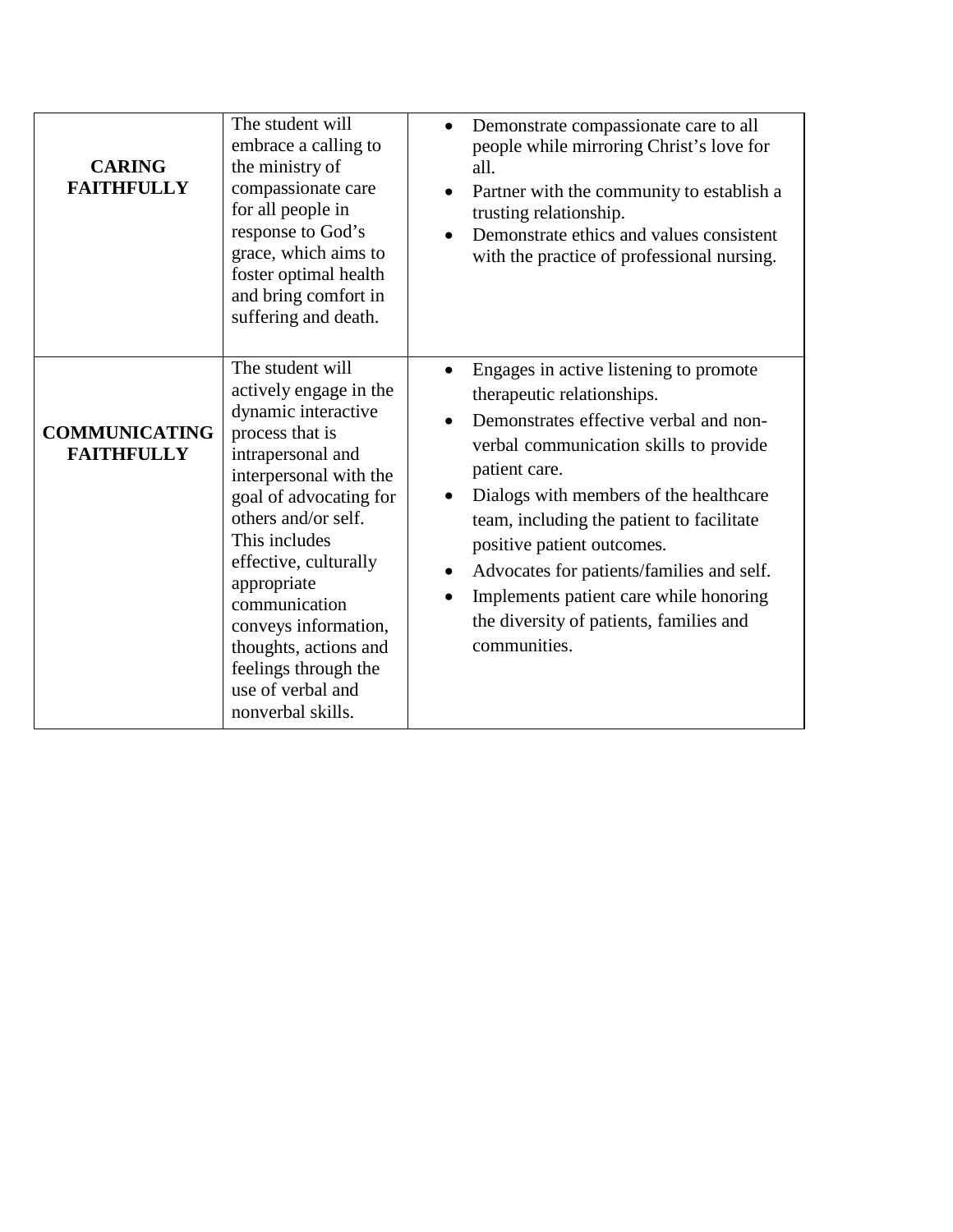| <b>FOLLOWING</b>  |
|-------------------|
| <b>FAITHFULLY</b> |

Defined as claiming the challenge from Florence Nightingale that nursing is a "divine imposed duty of ordinary work." The nursing student will integrate the ordinary work by complying with and adhering to regulatory and professional standards (e.g. ANA Code of Ethics, the California Board of Registered Nursing, Scope of Nursing Practice, SON Handbook). This includes taking responsibility, being accountable for all actions and treating others with respect and dignity.

- Engages in professional practice environment that promotes nursing excellence.
- Provides patient care within the boundaries designated by regulatory agencies, professional practices and ethical standards of a Christian nurse.
- Avails self of learning opportunities to cultivate the life-long learning process.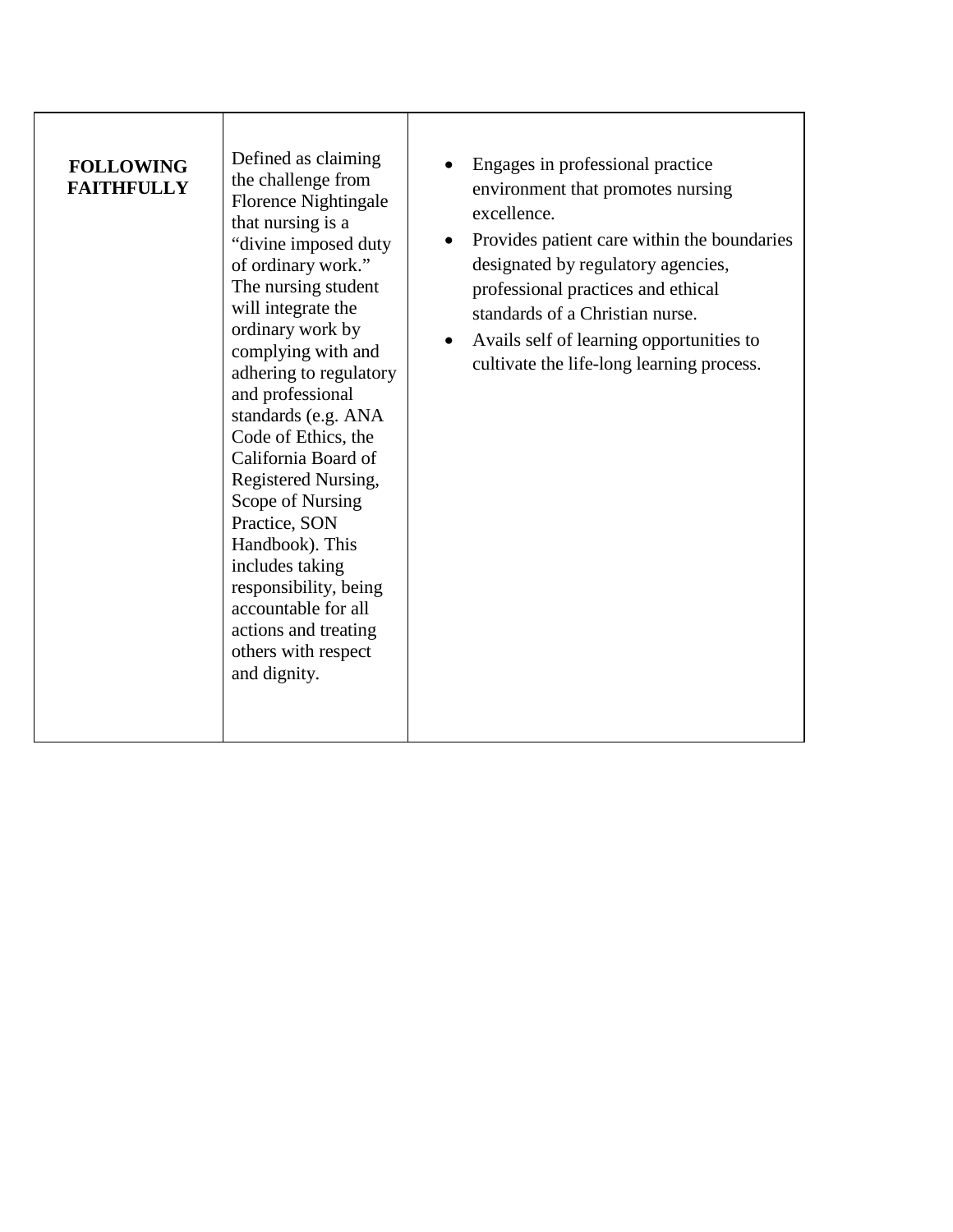| <b>LEADING</b><br><b>FAITHFULLY</b> | The student will<br>incorporate a<br>foundational<br>relationship with<br>Christ and others and<br>embrace a willingness<br>to serve others in the<br>midst of life<br>circumstances (e.g.,<br>illness, injustice,<br>poverty). The student<br>will role-model the<br>need for "Sabbath"<br>Rest" as a means of<br>personal renewal, and<br>true care of the self,<br>so that service to<br>others is optimally<br>achieved. The student<br>will incorporate the<br>characteristics of a<br>servant leader<br>including: humility,<br>courage, forgiveness,<br>discernment. | Provides graceful service through<br>compassionate responses to others' needs.<br>Demonstrate the principles of a servant<br>$\bullet$<br>leader as a reflection of Christ's love.<br>Exhibits patient advocacy that reflects<br>$\bullet$<br>sensitivity to diversity in a holistic manner. |
|-------------------------------------|-----------------------------------------------------------------------------------------------------------------------------------------------------------------------------------------------------------------------------------------------------------------------------------------------------------------------------------------------------------------------------------------------------------------------------------------------------------------------------------------------------------------------------------------------------------------------------|----------------------------------------------------------------------------------------------------------------------------------------------------------------------------------------------------------------------------------------------------------------------------------------------|
|-------------------------------------|-----------------------------------------------------------------------------------------------------------------------------------------------------------------------------------------------------------------------------------------------------------------------------------------------------------------------------------------------------------------------------------------------------------------------------------------------------------------------------------------------------------------------------------------------------------------------------|----------------------------------------------------------------------------------------------------------------------------------------------------------------------------------------------------------------------------------------------------------------------------------------------|

#### **Outcome Measures**

Outcome measures will consist of clinical journals that are developed by students. Contents will represent reflective practice completed to meet course and curriculum outcomes. Evaluation of clinical competence will include student's self-evaluation, faculty oversight and evaluation, as well as direct observations and feedback from the preceptor. Please refer to Appendix A for the California Board of Nursing Practice Act.

# CLINICAL COURSE EXPECTATIONS AND OBJECTIVES

Application of nursing skills in client care settings with opportunity to provide nursing care to persons with complex health problems. Emphasis is on critical thinking, clinical decision making, and independent judgment in areas of client nursing care as well as management of nursing services. Includes collaboration with health team member and implementation of organizational skills.

The role of the clinical preceptor is aligned with course expectations. Additionally, the student is to be evaluated on the five BSN Program Values and Outcomes of Inquiring Faithfully, Caring Faithfully, Communicating Faithfully, Following Faithfully and Leading Faithfully.

The focus of clinical practicum is the development of the entry level BSN nurse. In each 491/495 Externship, the student will work with preceptors in order to gain experience with a particular type of patient in a health care setting. To complete the requirements of the NSG 491, students must complete a minimum of 80 hours of clinical experience with a bedside RN.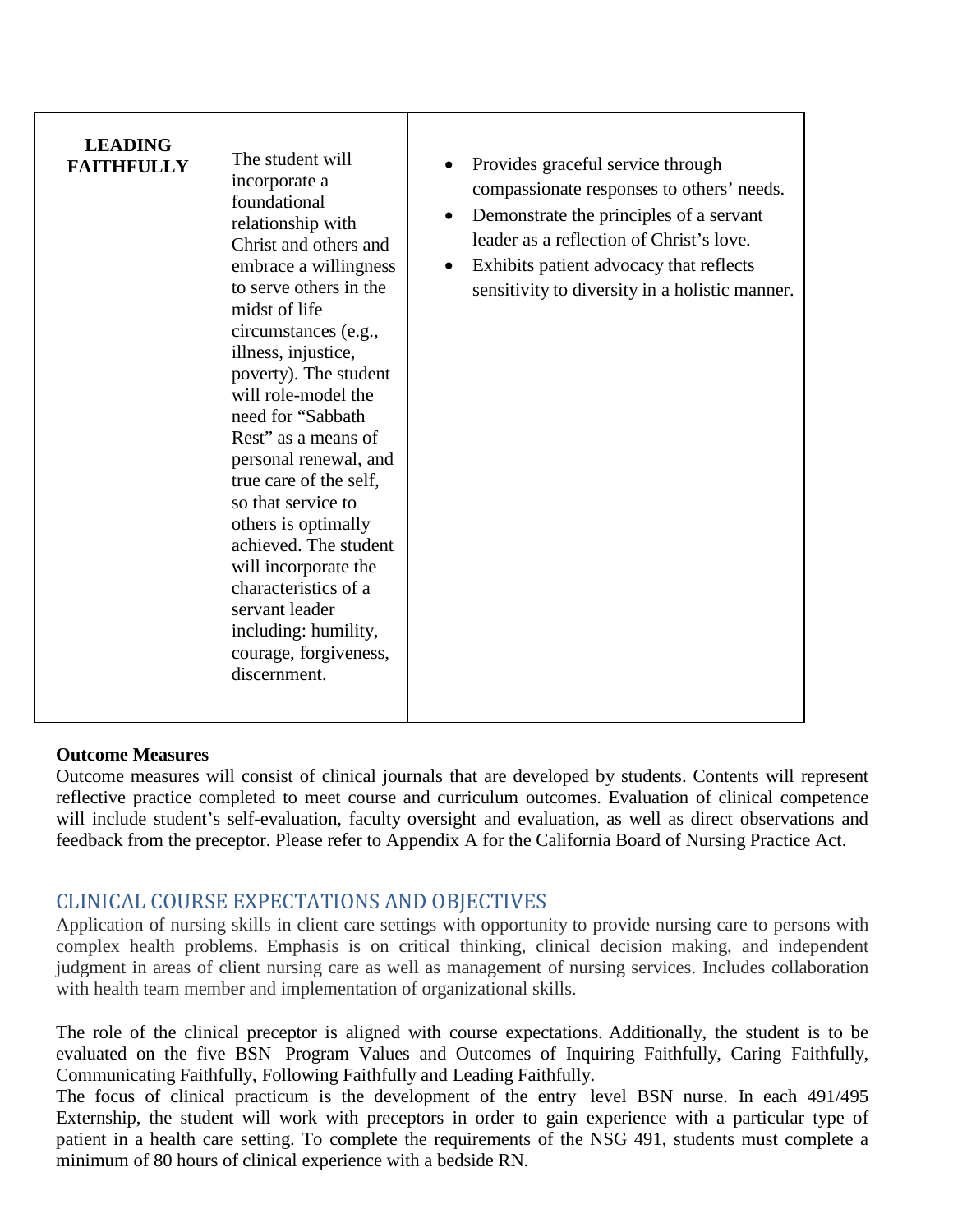This clinical course has specific outcomes, which the student must meet in order to complete the course successfully. The student will provide the preceptor and faculty with personal objectives in order to individualize the learning experience.

Students are expected to be proactive and take responsibility as adult learners.

# **COURSE EXPECTATIONS FOR DIRECTED CLINICAL STUDIES:**

# **COURSE-SPECIFICPOLICIES**

- Assignments must be turned in via Canvas or per faculty direction.
- Students are expected to proactively communicate regarding absences and/or tardiness with both the Clinical Faculty and directly with the RN Preceptor.
- Process Procedures if Student is Ill:
	- o If a student is ill, contact the RN Preceptor directly (prior to the shift's start) to inform them of the illness and to arrange a make-up clinical shift with the RN Preceptor or approved RN preceptor.
	- o Prior to the shift's start, the student is to inform their Clinical Faculty of their illness and plan to make up the clinical hours.
- Process Procedures if Preceptor is Ill:
	- o If a preceptor is ill, the student will work directly with the unit/ward Shift Charge Nurse to be assigned an approved RN preceptor for that shift. The student will provide the preceptor data sheet and post-test to the approved RN, and be responsible to turn this information in to the mentoring faculty as soon as possible after the shift.
	- o The student is to inform their Clinical Instructor of the situation and proposed plan for the clinical hours.
- The following is a partial list of expected behaviors that form the basis for awarding a grade of "credit" in the clinical setting. The student will:
	- o Accept responsibility for own behavior in the clinical setting
	- o Know own limitations and seek assistance as appropriate to the situation
	- o Know availability of and use resources that are appropriate to the clinical setting
	- o Verify all physician orders with the patient's chart
	- o Know the essential information about medications before they are given. (The purpose for the medication, route, dosage, side effects, nursing interventions, and documentation - the rights of drug administration!)
	- o No pagers or cell phone use in the clinical setting for personal business.
	- o Turn in a journal each week upon completion of clinical hours as described.
	- o Act in a professional manner and dress in a professional manner.

# • *CRITICAL BEHAVIORS WHICH IMMEDIATELY RESULT IN PROBATION OR POSSIBLE FAILURE OF COURSE:*

- o Falsifying a client record.
- o Blatant disregard of client confidentiality.
- o Denying responsibility for one's own deviation from standard practice.
- o Actions which place the client in jeopardy.
- o Actions which place student or colleague in jeopardy.
- o Abusive behavior toward clients.
- o Ignoring the need for essential information before intervening.
- o Failure to complete timely completion of objectives, self-assessment, mid-semester evaluation, and end of year evaluation.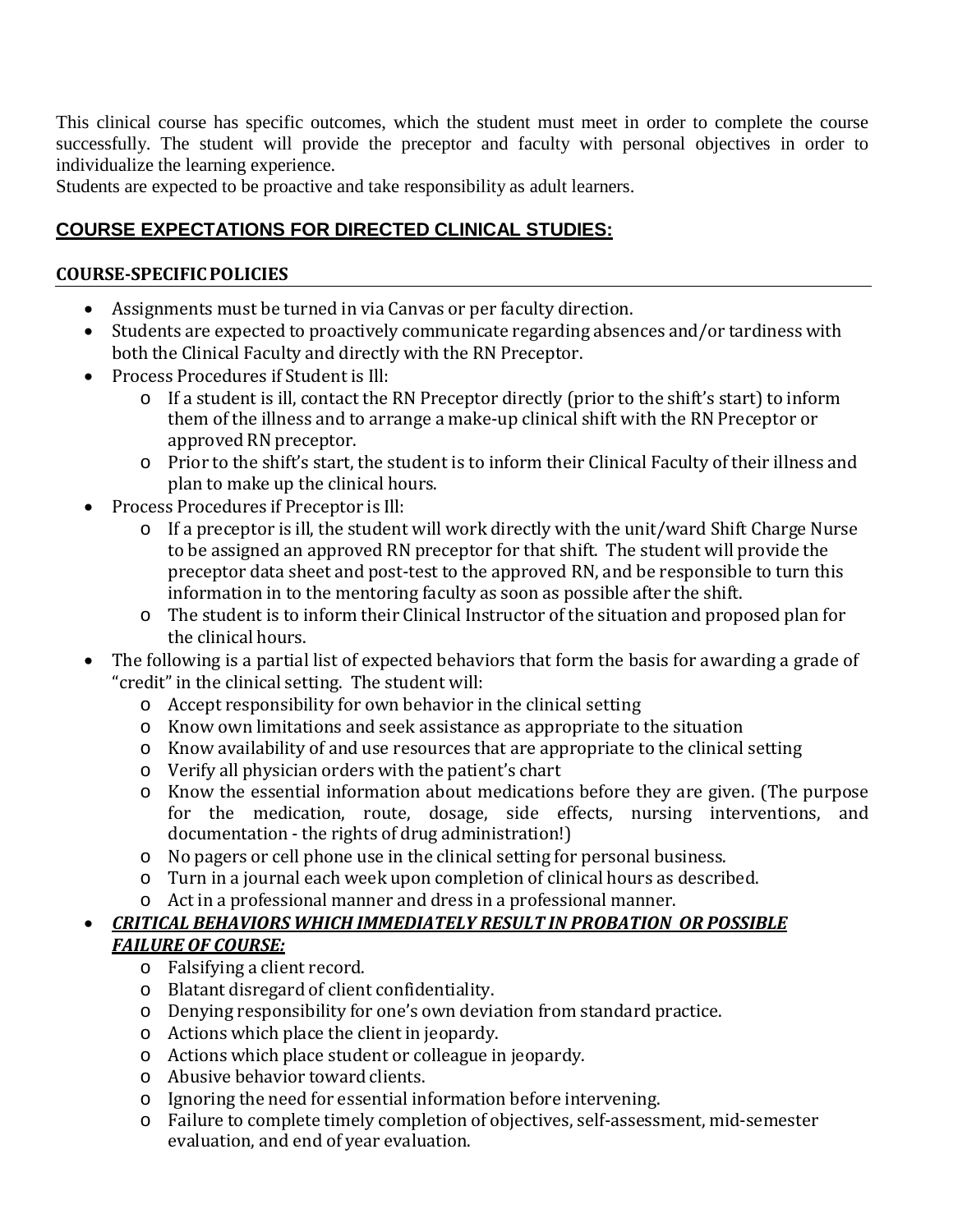- o Failure to communicate weekly via journal with clinical faculty.
- o Failure to contact Clinical Faculty for any potential or actual incident reporting.

# **STUDENT:**

- Consults with 491 faculty regarding desired clinical placement
- Registers for course (registration ensures liability insurance coverage)
- Provides mentoring faculty with student email and cell phone number
- Provides mentoring faculty with preceptor email and phone number
- Meets with preceptor to arrange clinical dates.
- Provides preceptor with NSG 491 syllabus AND the preceptor handbook
- Obtains Preceptor Data Form from preceptor (form in syllabus) and return with the clinical goals
- Develops desired learning outcomes for clinical unit and discuss these outcomes with your preceptor. Send a copy of learning outcomes to faculty no later than after the second shift
- Informs preceptor the skills student may perform independently and which skills ALWAYS require direct supervision
- Provides preceptor with appropriate contact phone numbers for student, faculty and School of Nursing.
- Provides arranged clinical dates and times to faculty. Faculty are "on call" during your clinical experience, in case student needs to notify faculty in cases of emergency or if any problems arise.
- Reflective journals must be submitted weekly during the clinical experience, for a total of 6.
- Fill out student portion of clinical evaluation, give evaluation to preceptor to fill out. Schedule time with preceptor to go over completed evaluation, obtain completed evaluation from preceptor
- Schedule a final evaluation with supervising faculty, turn in student and preceptor evaluations
- Fulfill all the requirements of course within the stated time

**PRECEPTING RN ROLE:** The preceptor is a person who is capable of identifying and selecting appropriate learning experiences for the student to meet desired learning outcomes. The preceptor will accept the responsibility of direct and indirect supervision of student activities in the clinical setting. As an expert, the preceptor serves as a role model, consultant, resource person and teacher. When appropriate, the preceptor will introduce the student to new learning experiences and orient the student to new skills. The preceptor must work closely with the student and collaboratively with the faculty member to facilitate learning experiences for the student.

- Orient student to patient care unit
- Coordinate a schedule of hours/dates when student will be in clinical setting
- Student will provide learning outcomes with preceptor. Preceptor will discuss outcomes with student
- Consult with alternate preceptor(s) regarding student progress when unable to be with student to assure continuity in learning experience
- Obtain appropriate School of Nursing contact phone numbers from student
- Upon completion of the clinical hours, the preceptor will complete a brief written evaluation of student's performance. A standard form will be provided for this purpose.

# *Note***: Certain clinical skills performed by students can only be done under direct supervision.** These include:

- Adding ANYTHING to central lines
- Administration of narcotics
- Initiating I.V. therapy, administration of I.V. push medications, calculation of dosages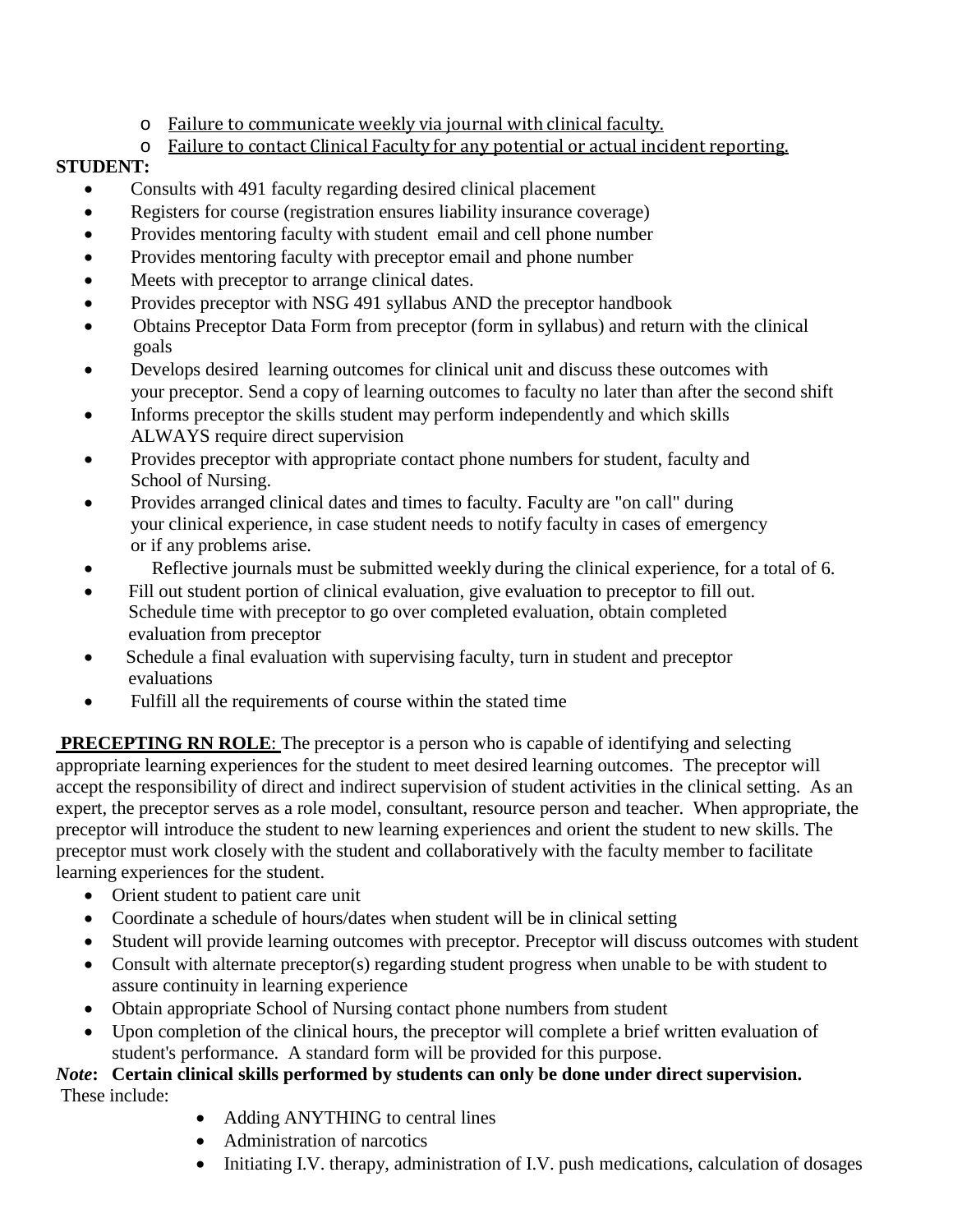and flow rates

# **FACULTY ROLE**:

- Reviews student's learning outcomes
- Monitors student/preceptor activities through e-mails, meetings and onsite visits.
- Reviews journals and monitor student's progress for completion of contract hours.
- Meets with student/preceptor as appropriate to monitor progress
- Completes evaluation and record final grade

# **REQUIRED LEARNING ACTIVITIES**

All the items below are required to pass this course. They include: Attendance at Clinical Orientation; Attendance at Unit Orientation; Personal Learning Objectives; Student Assessment & Evaluation Form Reviewed with Preceptor and Faculty; Clinical Schedule (Proposed, Completed); Student Evaluation of Preceptor; Student Evaluation of Preceptorship & Clinical Site; completed reflections

|                                     | Due Date                                                     | Method of Evaluation                                                                                                                                                     | <b>REQUIRED</b>                                                                                                                                                                                                                                                                                                                                                                                                                                                                                                                                                                                                                                                                                                                                                                                                                                                                                                                                                    |
|-------------------------------------|--------------------------------------------------------------|--------------------------------------------------------------------------------------------------------------------------------------------------------------------------|--------------------------------------------------------------------------------------------------------------------------------------------------------------------------------------------------------------------------------------------------------------------------------------------------------------------------------------------------------------------------------------------------------------------------------------------------------------------------------------------------------------------------------------------------------------------------------------------------------------------------------------------------------------------------------------------------------------------------------------------------------------------------------------------------------------------------------------------------------------------------------------------------------------------------------------------------------------------|
|                                     | Due: TBD                                                     | 1) Attendance at NSG 495<br>Clinical Orientation or<br>Equivalent (preapproved<br>by Clinical Faculty)                                                                   | <b>LEARNING ACTIVITY #1: Clinical</b><br><b>Orientation Attendance Required to</b><br><b>Pass</b><br>Attendance at NSG 495 Clinical Orientation<br>as approved by Clinical Faculty. Upon<br>receipt of your preceptor's contact<br>information, email your preceptor to set up<br>your first meeting and inform your Clinical<br>Faculty of your meeting date and time.                                                                                                                                                                                                                                                                                                                                                                                                                                                                                                                                                                                            |
| Assignments: Capstone Preceptorship | Due: Within 2<br>weeks of clinical<br>preceptorship<br>start | 2) 3-5 Personal Learning<br>Objectives (Based on<br>Strengths, Weaknesses,<br>Previous Evaluations).<br>Must also be reviewed<br>with Preceptor &<br>approved by Faculty | <b>LEARNING ACTIVITY #2: Personal</b><br><b>Learning Objectives - Required to Pass.</b><br>Due: Within 2 weeks of clinical<br><b>preceptorship start.</b> Personal Learning<br>Objectives (Based on Strengths,<br>Weaknesses, Previous Evaluations) in the<br>format using specific, measureable,<br>actionable, realistic, and timed verbiage.<br>These objectives are to be linked to the<br>NSG 495 Values and Program Learning<br>Objectives. Reflect upon your past clinical<br>rotations and your identified areas of<br>strength and areas for improvement. Then<br>identify your personal learning objectives<br>(as related to the values of Inquiring<br>Faithfully, Caring Faithfully,<br>Communicating Faithfully, Following<br>Faithfully, and Leading Faithfully and<br>program learning outcomes) for this<br>course. List your objectives using specific,<br>measurable, actionable/achievable,<br>realistic, and timely verbiage. Identify 3-5 of |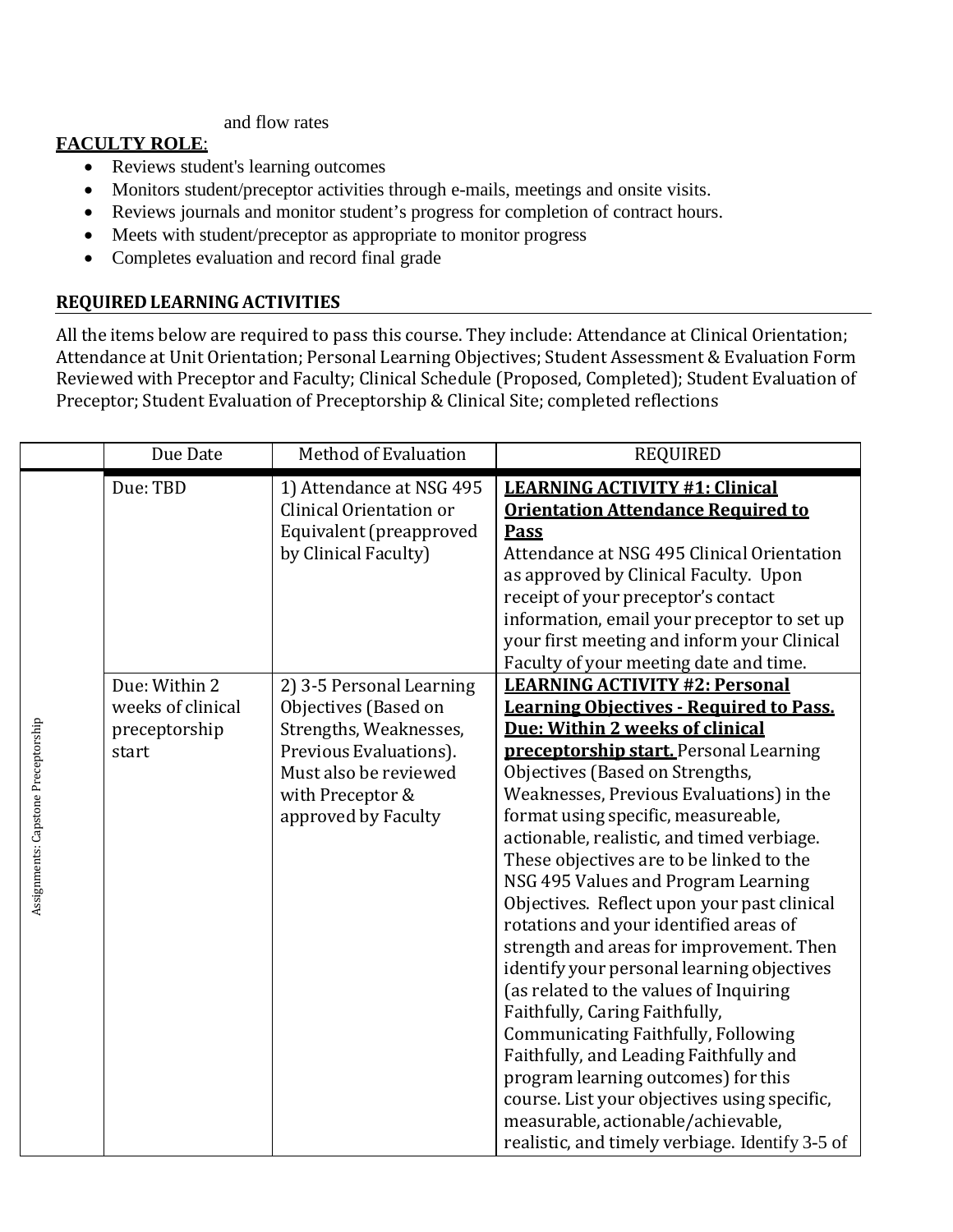|                                                                                                                                               |                                                                                                          | your personal learning objectives. Select<br>personal learning objectives/learning<br>activities that you would like to meet by<br>the completion of the semester in the<br>clinical setting. The objectives must relate<br>to the bedside RN role. Please review with<br>your preceptor and obtain faculty<br>approval. Provide both preceptor and<br>faculty a copy of your personal learning<br>objectives. Example: Personal Learning<br>Objective #1) By the end of the semester, I<br>will be confident in initiating dialogs with<br>members of the healthcare team<br>(specifically physicians), to facilitate<br>positive patient outcomes. My current<br>confidence/comfort level using the SBAR<br>communication format and providing<br>patient report is 3/10, goal is 9/10. |
|-----------------------------------------------------------------------------------------------------------------------------------------------|----------------------------------------------------------------------------------------------------------|-------------------------------------------------------------------------------------------------------------------------------------------------------------------------------------------------------------------------------------------------------------------------------------------------------------------------------------------------------------------------------------------------------------------------------------------------------------------------------------------------------------------------------------------------------------------------------------------------------------------------------------------------------------------------------------------------------------------------------------------------------------------------------------------|
| Due: Within 2<br>weeks of clinical<br>preceptorship<br>start and ongoing.<br>Faculty to review<br>as needed and<br>minimally mid-<br>semester | 3) Clinical Schedule/Log<br>(Proposed& any changes)                                                      | <b>LEARNING ACTIVITY #3: Clinical Log</b><br>(Proposed, Completed) - Required to<br>Pass. Due: Within 2 weeks of clinical<br>preceptorship start. Purpose: Proactive<br>and continuous communication of<br>projected and completed 12 hour shifts.<br>The student is responsible for informing<br>the Clinical Faculty of their clinical<br>preceptorship hours at all times. Clinical<br>hours must be projected, tracked, and<br>confirmed by preceptor's signature on the<br>completion of the shift. Please keep current<br>information on Canvas.                                                                                                                                                                                                                                    |
| Due: Within 2<br>weeks of clinical<br>preceptorship<br>start                                                                                  | 4) Completed Preceptor<br>Data Sheet - AS<br><b>NECESSARY</b> for new<br>preceptors only                 | <b>LEARNING ACTIVITY #4: Preceptor Data</b><br><b>Sheet - Required to Pass. Due: Within 2</b><br>weeks of clinical preceptorship start.<br>Please have the RN Preceptor complete the<br>Preceptor Data Sheet and return completed<br>copy to Faculty.                                                                                                                                                                                                                                                                                                                                                                                                                                                                                                                                     |
| Due: Within 2<br>weeks of clinical<br>preceptorship<br>start                                                                                  | 5) Completed Preceptor<br><b>Orientation Post-Test</b><br><b>AS NECESSARY for new</b><br>preceptors only | <b>LEARNING ACTIVITY #5: Preceptor Post-</b><br><b>Test-Required to Pass. Due: Within 2</b><br>weeks of clinical preceptorship start.<br>Please have the RN Preceptor review the<br>Preceptor Handbook, online Southwestern<br>College Preceptor training, and complete<br>the Post-Test. Preceptor is to complete the<br>Southwestern College "Preceptor                                                                                                                                                                                                                                                                                                                                                                                                                                 |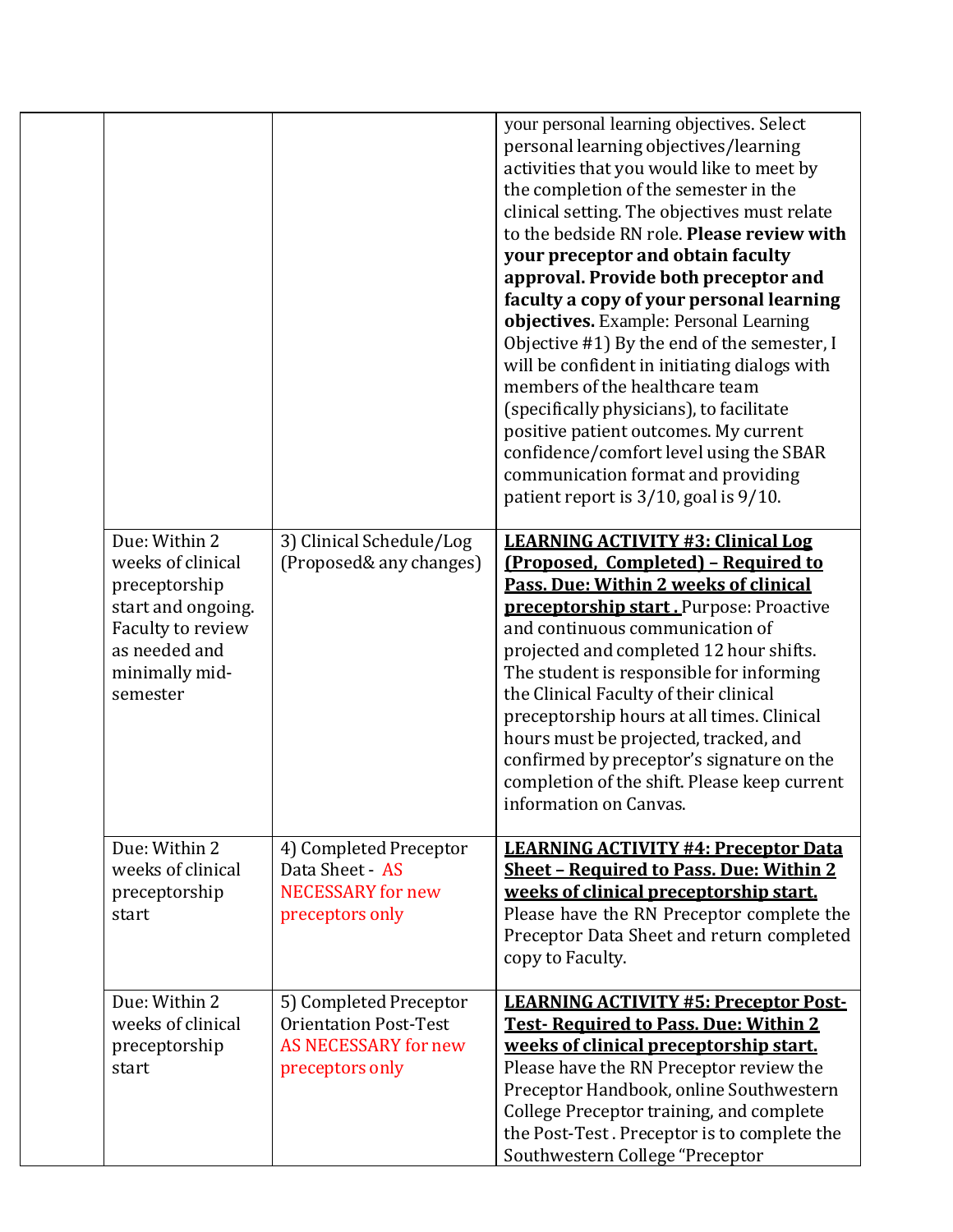|                     |                            | Orientation" modules located on the San         |
|---------------------|----------------------------|-------------------------------------------------|
|                     |                            | Diego Nursing Education and Allied Health       |
|                     |                            | Consortium website-                             |
|                     |                            | sdnsec.org/preceptor.asp prior to the first     |
|                     |                            | clinical day. Upload the preceptor's post-      |
|                     |                            | test onto Canvas for the faculty to grade       |
|                     |                            | and provide feedback. If the preceptor has      |
|                     |                            | already received preceptor training, please     |
|                     |                            | obtain documentation of this and submit         |
|                     |                            | via Canvas and to course faculty. This will     |
|                     |                            | be submitted to the SON. See Appendix D.        |
|                     |                            |                                                 |
| Due: Every Other    | 6) Weekly Guided           | <b>LEARNING ACTIVITY #6: IOURNALS</b>           |
| Week via Canvas     | Reflective Assignments/    |                                                 |
| to Clinical Faculty | Journals, as described in  |                                                 |
|                     | NSG 495 Syllabus           |                                                 |
| Due: Week of        | 7) Self-Evaluation &       | <b>LEARNING ACTIVITY #7: Self-Evaluation</b>    |
| November 30th       | Preceptor Evaluation &     | <b>&amp; Preceptor Evaluation &amp; Faculty</b> |
|                     | <b>Faculty Evaluation</b>  | <b>Evaluation (Achieved minimum 75%</b>         |
|                     | (Achieved minimum          | <b>Proficiency) (End of Semester) -</b>         |
|                     | meeting of 75% of clinical | <b>Required to Pass.</b>                        |
|                     | requirements.) (End of     |                                                 |
|                     | Semester)                  |                                                 |
| Due: week of        | (8) Clinical Evaluations   | <b>LEARNING ACTIVITY #8: Clinical</b>           |
| November 30th       | with Clinical Faculty &    | <b>Evaluations with Clinical Instructor</b>     |
|                     |                            |                                                 |
| Due: Week of        | (9,10,11) Students'        | LEARNING ACTIVITIES #9.10. & 11:                |
| November 30th       | Evaluations of Preceptor,  | <b>Students' Evaluations of Preceptor.</b>      |
|                     | Clinical Site, Facility    | <b>Clinical Site, Facility Requirement -</b>    |
|                     | Requirement                | <b>Required to Pass.</b>                        |
|                     |                            |                                                 |
|                     |                            |                                                 |
| Final               | Pass if all required items |                                                 |
| Course Grade        | are completed.             |                                                 |

# **LEARNING ACTIVITY #6: WEEKLY JOURNAL REPORTS – Required to pass NSG 491/495. 5 total REQUIRED LEARNING ACTIVITIES, LEARNING ACTIVITY:** Guided Reflective Assignment

Purpose: Maintain a guided reflective assignment of weekly clinical activities, personal evaluation, and lessons learned in clinical experiences. Please journal about a significant clinical situation or critical incident that you experience during the clinical shift. Address each of the sections listed below. The bulleted prompts are there to guide you through each section of your journal paper. All HIPAA requirements must be upheld; therefore, pseudonyms must be used when referring to patients, family members, staff members, faculty, students, etc.**. The required themes are:**

- Humility
- Courage
- Discernment
- Forgiveness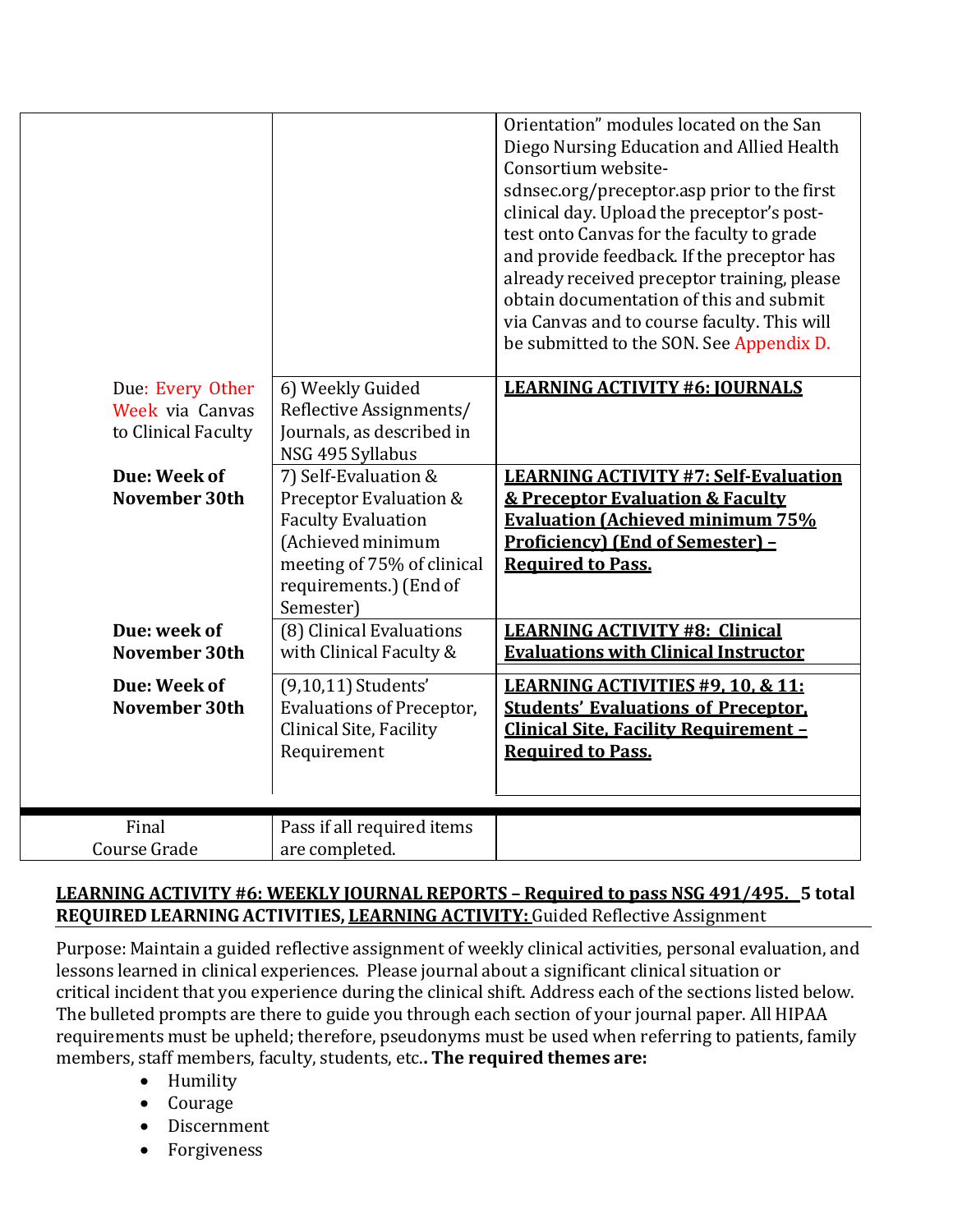- Delegation
- Conflict Management
- Advocacy
- Your Choice (i.e., Any of the above topics or a new one such as: Customer Service, Leadership & Management Theories, Change Theories, Communication Issues, Time Management/Prioritization/Organization, Handling of Adversity, Coordination of Care, etc.)

DUE: The Guided Reflective Assignments are due 7 days following the beginning of the clinical shift by via NSG 495 Canvas.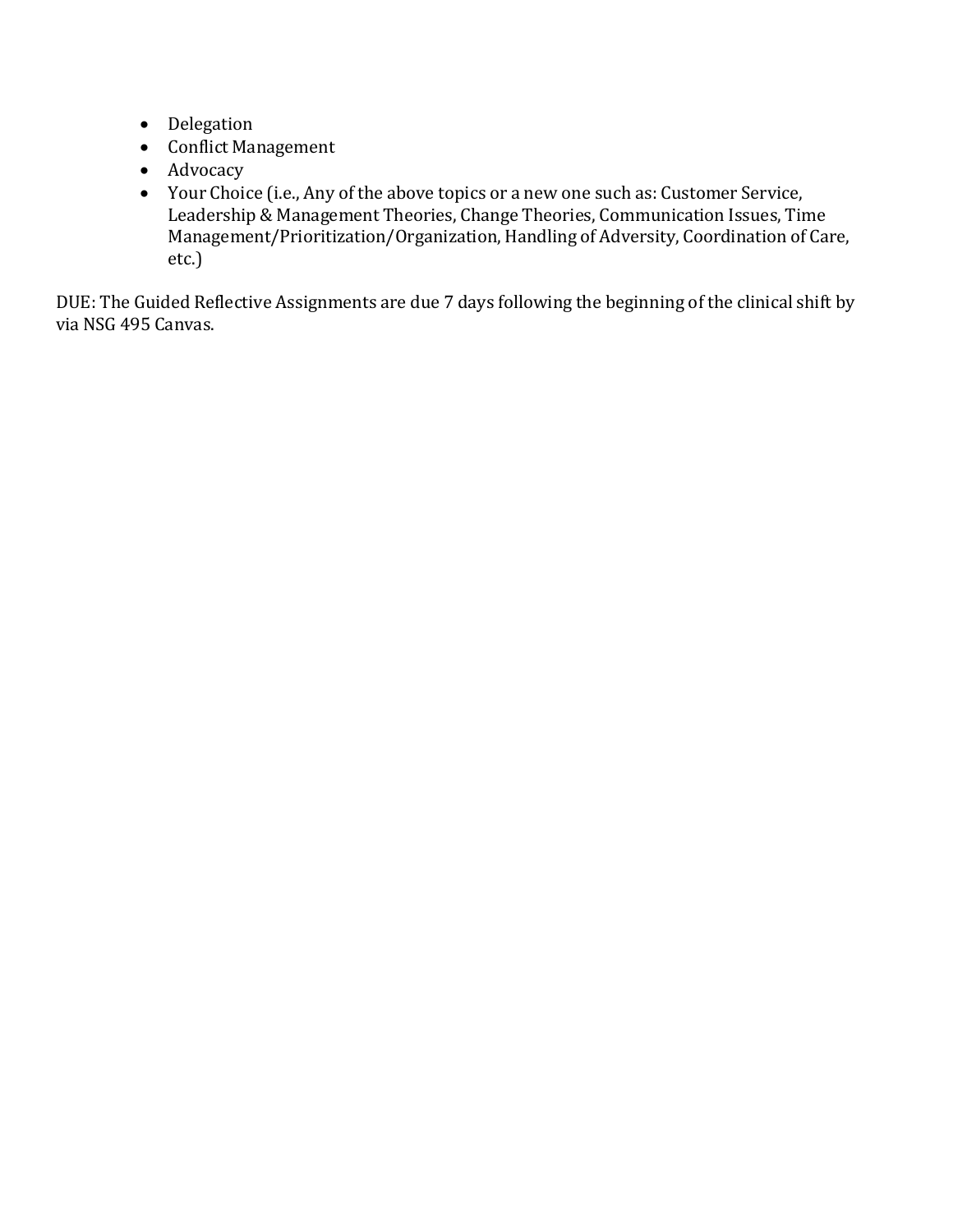| <b>Criteria for Guided Reflective Assignments</b>                                                             |
|---------------------------------------------------------------------------------------------------------------|
| Cover Page: Student Name, Journal Number, Journal Theme, Date of Clinical Experience, Preceptor               |
| Name, DUE Date for Journal                                                                                    |
| (7 days after the beginning of the start of the Clinical Experience)                                          |
| Description of the Clinical Context, Clinical Experiences & Identification of Journal Theme:                  |
| Describe the following:                                                                                       |
| <b>Clinical Context</b>                                                                                       |
| What clinical day/night is this?<br>$\bullet$                                                                 |
| What theme will you address in this journal?<br>$\bullet$                                                     |
| Describe the context of the unit (e.g. calm unit due to low census; short staff; post code blue,<br>$\bullet$ |
| preceptor change etc.).                                                                                       |
| <b>Clinical Experiences</b>                                                                                   |
| Provide an overview of your patient assignment.<br>$\bullet$                                                  |
| What happened on this clinical shift?<br>$\bullet$                                                            |
| What specific actions took place during the event? (Your actions, others' actions, etc.)<br>$\bullet$         |
| Were there any specific or unique conditions related to the event?<br>$\bullet$                               |
| Personal Reactions & Evaluation of the Situation: Description of what you were thinking and                   |
| feeling. Use the following questions to guide your description, as applicable:                                |
| What were your thoughts during the event?<br>$\bullet$                                                        |
| What were your feelings related to the event?<br>$\bullet$                                                    |
| Were your actions the most appropriate for this particular incident? Why or why not?<br>$\bullet$             |
| What were the positive and negative aspects and outcomes of the incident?<br>$\bullet$                        |
|                                                                                                               |
| Were there aspects or influences that interfered with doing a better job? What were they?<br>$\bullet$        |
| <b>Analysis of the Situation:</b>                                                                             |
| What personal clinical objectives did you meet today and how?                                                 |
| Incorporate/Integrate two text/ATI/journal theory/references into body of written clinical<br>$\bullet$       |
| experience. Ensure references are course textbooks and pertinent topical research articles                    |
| from peer reviewed journals.                                                                                  |
| Additionally, you may use the following questions to guide deeper analysis, as applicable:                    |
| How can you make sense of what happened?<br>$\bullet$                                                         |
| At the time of the event, what guided your actions?<br>٠                                                      |
| What should you have used to guide your actions?<br>$\bullet$                                                 |
| How did you use your knowledge in this situation? Did you possess the knowledge and skill<br>$\bullet$        |
| level needed for the event?                                                                                   |
| What did you learn that surprises you?                                                                        |
|                                                                                                               |
| Conclusion. Identify your lessons learned, how you will incorporate what you have learned                     |
| today into your nursing practice. Use the following questions to guide your conclusion, as                    |
| applicable:                                                                                                   |
| What did you learn as a result of this event? What were your lessons learned today?                           |
| Do you need to modify your beliefs, assumptions, and attitudes? If this event were to occur                   |
| again, how will you act similarly/differently?                                                                |

• How has this situation influenced your practice?

DUE: The Guided Reflective Assignments are due 7 days following the beginning of the clinical shift via NSG 491/495 Canvas.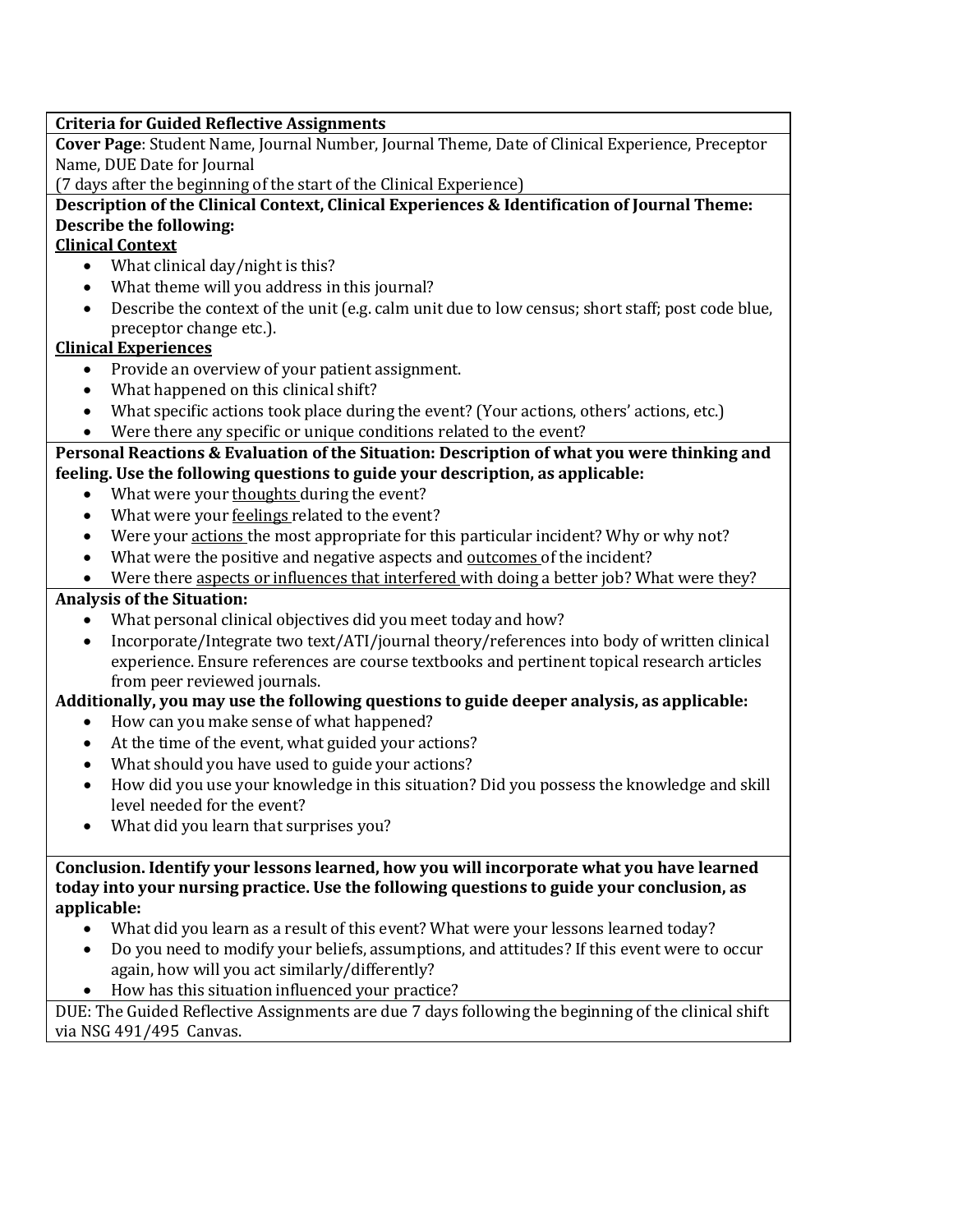| <b>APPENDICES</b>                                 | Page<br>$13+$ |
|---------------------------------------------------|---------------|
|                                                   |               |
| A) Preceptor Data Sheet                           |               |
| <b>B)</b> Preceptor Post-test                     |               |
| C) Student Learning objectives                    |               |
| <b>D)</b> Student Assessment and Evaluation Forms |               |
| <b>E)</b> Student evaluation of Preceptor         |               |
| F) Evaluation of clinical site                    |               |
| G) Student Clinical Log of Hours                  |               |
| H) PLNU student attire policy                     |               |
|                                                   |               |
| I) Incident reporting                             |               |
| <b>J)</b> Blood/Body exposure                     |               |
|                                                   |               |
|                                                   |               |

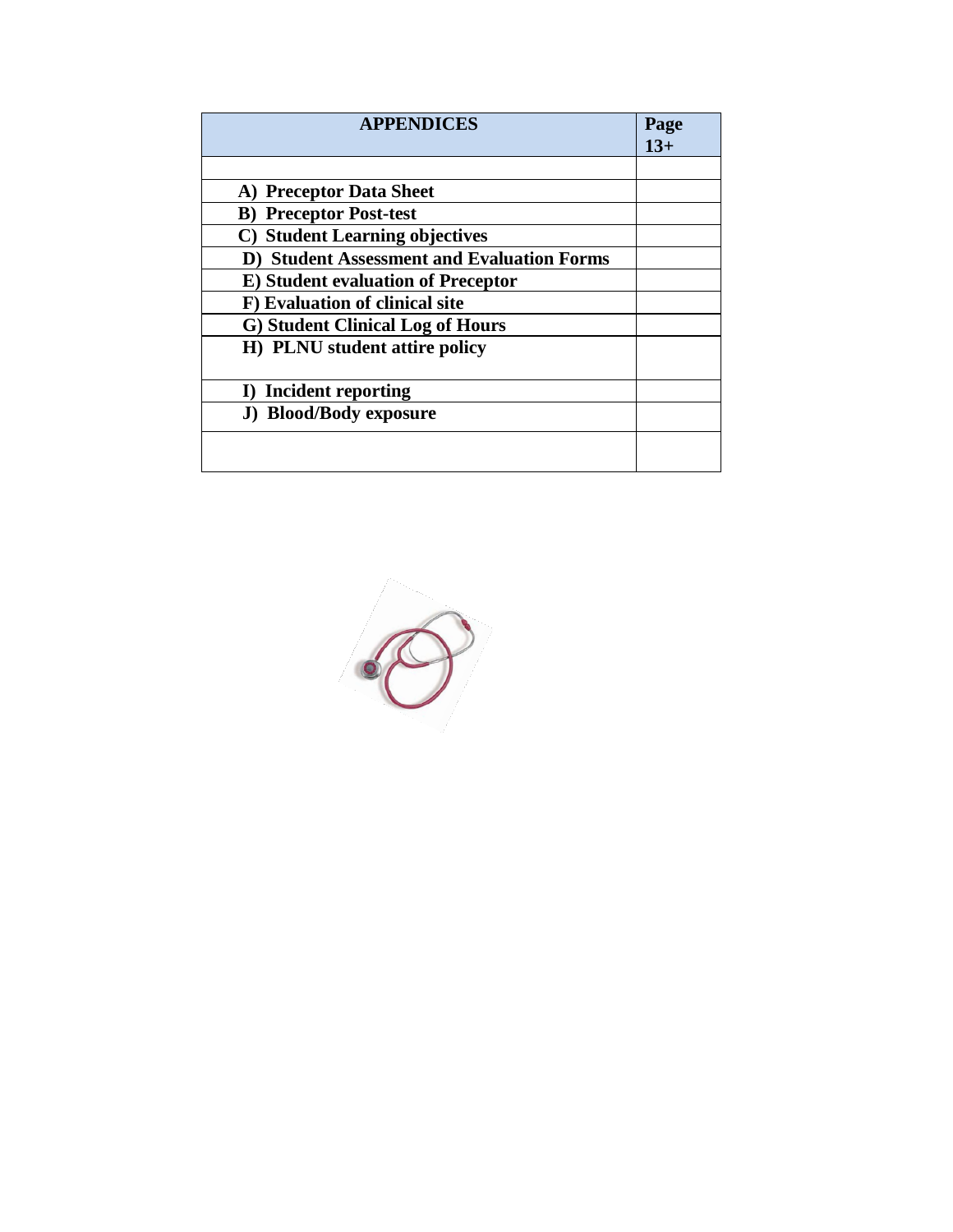#### **APPENDIX A POINT LOMA NAZARENE UNIVERSITY SCHOOL OF NURSING NSG 491/495 Externship** *PRECEPTOR DATA SHEET*

**Personal Data:**

Name of Preceptor

Preferred Contact Info (Email, Phone Number)

Current Position (Title) Amount of Time in Position (Must be >1 year)

Hospital Unit & Location Unit Contact Info

#### **University Education: (Highest level of College on top row)**

| School | Attended | Major | Degree | Graduation |
|--------|----------|-------|--------|------------|
|        |          |       |        |            |
|        |          |       |        |            |
|        |          |       |        |            |
|        |          |       |        |            |

## **Recent (last 5 years) RN Work Experience:**

|        |          |            | Area of Nursing         |
|--------|----------|------------|-------------------------|
|        |          |            | Acute Care. Progressive |
|        |          | Dates of   | Care, ED., Home Health, |
| Agency | Position | Employment | etc.                    |
|        |          |            |                         |
|        |          |            |                         |
|        |          |            |                         |
|        |          |            |                         |
|        |          |            |                         |
|        |          |            |                         |

I have received the PLNU Orientation and Preceptor Handbook. I agree to contact the PLNU course instructor if I have any questions or concerns.

| <b>Preceptor Signature:</b> | Date: |  |
|-----------------------------|-------|--|
|-----------------------------|-------|--|

**Student Name: Fall Spring Year**

| <b>Preceptor RN License State &amp; #:</b>                         | to be verified by |
|--------------------------------------------------------------------|-------------------|
| PLNU School of Nursing administrative staff (Verified by Initials: | /Date:            |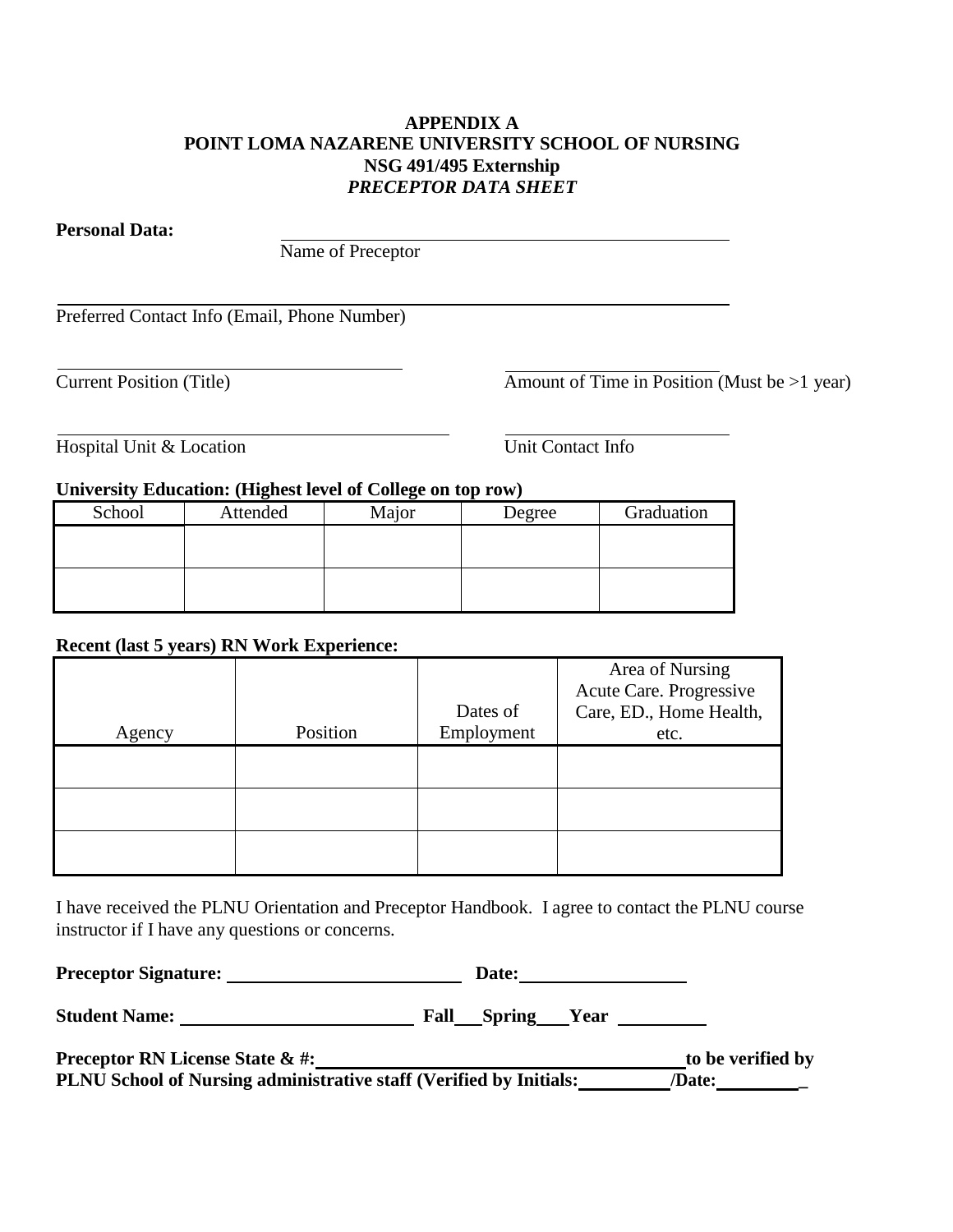#### **APPENDIX B PLNU Preceptor Orientation Handbook Post Test**

| <b>Preceptor Name:</b>      |  |
|-----------------------------|--|
| <b>Preceptor Student:</b>   |  |
| <b>Hospital &amp; Unit:</b> |  |
| Date:                       |  |

- BRN1. What is the length of time a Registered Nurse must practice in a specific facility, on the same unit, in order to meet the California BRN regulations to become a preceptor?
	- A. 6 months
	- B. 1 year
	- C. 18 months
	- D. 3 years
- HB2. Within the *NSG 481 Capstone Preceptorship: Preceptor Handbook*, which of the following persons' roles and responsibilities are described? **Select ALL that apply**.
	- A. The preceptor
	- B. The student
	- C. The faculty
	- D. The patient
- BRN3. Which of the following skills must a student perform with the **direct supervision** of a preceptor? **Select ALL that apply.**
	- A. Change central venous catheter (CVC) site dressing
	- B. Administration of a subcutaneous injection
	- C. Assessment of an arterio-venous graft
	- D. Measure intake and output
- BRN4. The preceptor is present and available on the patient care unit during the entire time the student is in the preceptorship rendering nursing care.
	- A. True
	- B. False
- Stu5. The preceptor is sick on the day a student is scheduled to be precepted. Which of the following actions by the student is expected?
	- A. Go home
	- B. Call the nursing supervisor
	- C. Find another nurse who is willing to precept
	- D. Coordinate relief preceptor with the unit's designee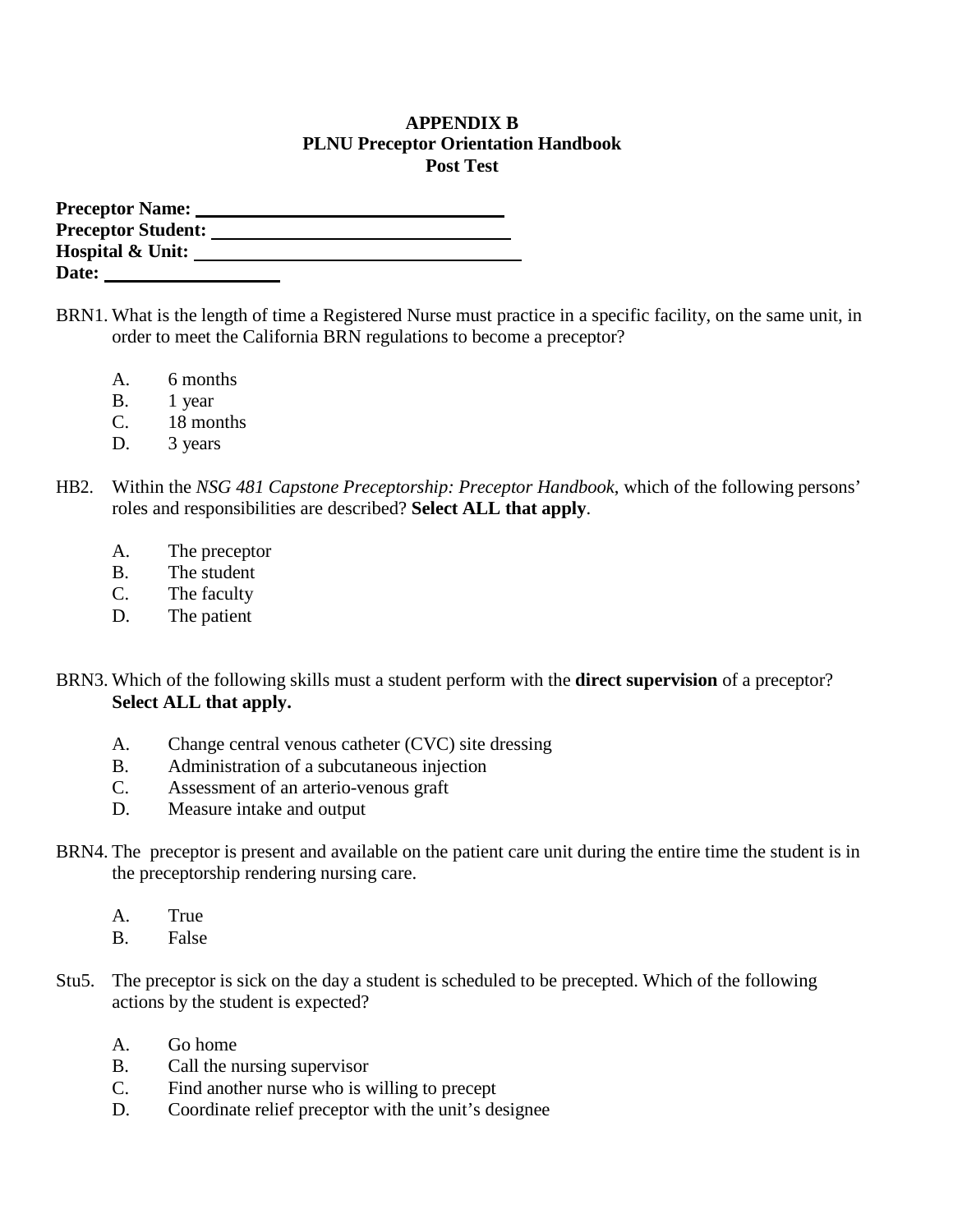- Fac6. The faculty will be available to communicate with the student and/or preceptor using which of the following methods? **Select ALL that apply**.
	- A. Text
	- B. eMail
	- C. Facebook
	- D. Instagram
	- E. On-site meeting
- BRN7. Which of the following skills may a student perform **independently** of a preceptor's supervision? **Select ALL that apply.**
	- A. Identify a nursing diagnosis
	- B. Complete a head-to-toe assessment
	- C. Administer oral medications
	- D. Measure vital signs
- 8. The following are statements when providing feedback to the student regarding an area for improvement. Please select the statements you most frequently use when precepting. **Select ALL that apply.**

<u> 1989 - Johann Stoff, Amerikaansk politiker († 1908)</u>

."

- A. "May I show you what technique has worked well for me?"
- B. "Let me help you with..."
- C. "I just read about that medication administration policy and…"
- D. "Nice job diffusing that family member."
- E. Other, example: "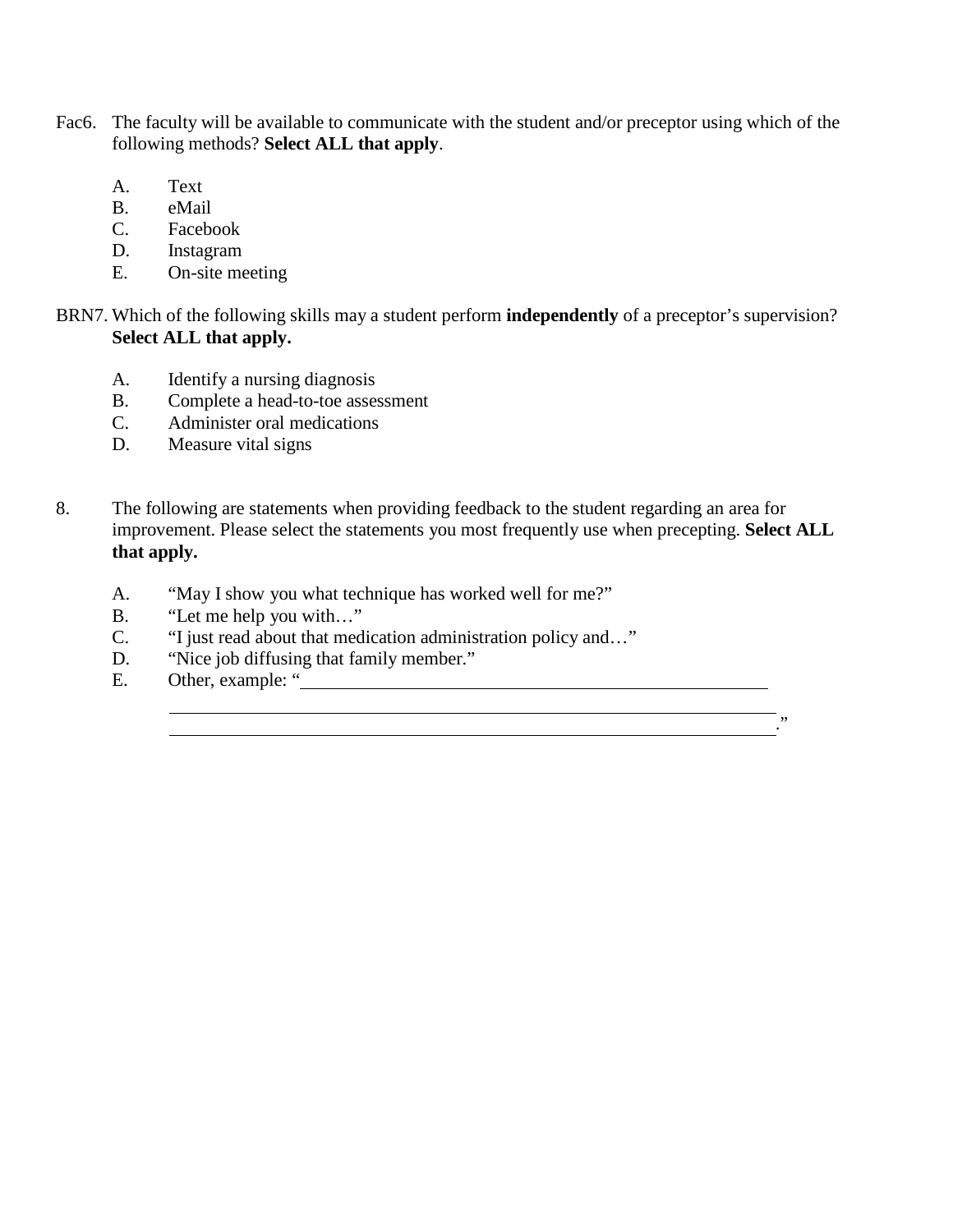#### **APPENDIX C POINT LOMA NAZARENE UNIVERSITY SCHOOL OF NURSING NSG 491&495 Externship** *Personal Learning Objectives*

Utilizing (a) your completed self-assessment data on needs improvement categories; (b) sophomore and junior clinical evaluations/feedback; and (c) your clinical unit/environment – **write 3-4 personal learning objectives.** Objectives should be based on the Faithfully Values categories and should be measurable (provide a baseline measure and end-of-semester target goal).

Example:

# **#1 PERSONAL LEARNING OBJECTIVE:**

By the end of the semester, I will demonstrate effective communication by proving a comprehensive shiftto-shift RN hand-off report on at least one patient. My baseline competence and comfort is a "2"; end of semester goal "7". (Using a 1-10 scale). I will accomplish this goal by observing others and practicing with my preceptor.

**VALUE:** Communicating Faithfully

**PROGRAM LEARNING OUTCOMES:** Dialogs with members of the healthcare team, including the patient to facilitate positive patient outcomes.

Use table below to list your Personal Learning Objectives and upload into Eclass assignments.

| NSG481 SP14 Preceptorship<br><b>NAME:</b><br>DATE:<br><b>LOCATION:</b> |              |                                    |
|------------------------------------------------------------------------|--------------|------------------------------------|
| PERSONAL LEARNING OBJECTIVES                                           | <b>VALUE</b> | PROGRAM LEARNING<br><b>OUTCOME</b> |
| #1 PERSONAL LEARNING OBJECTIVE:                                        |              |                                    |
| #2 PERSONAL LEARNING OBJECTIVE:                                        |              |                                    |
| #3 PERSONAL LEARNING OBJECTIVE:                                        |              |                                    |
| #4 PERSONAL LEARNING OBJECTIVE:                                        |              |                                    |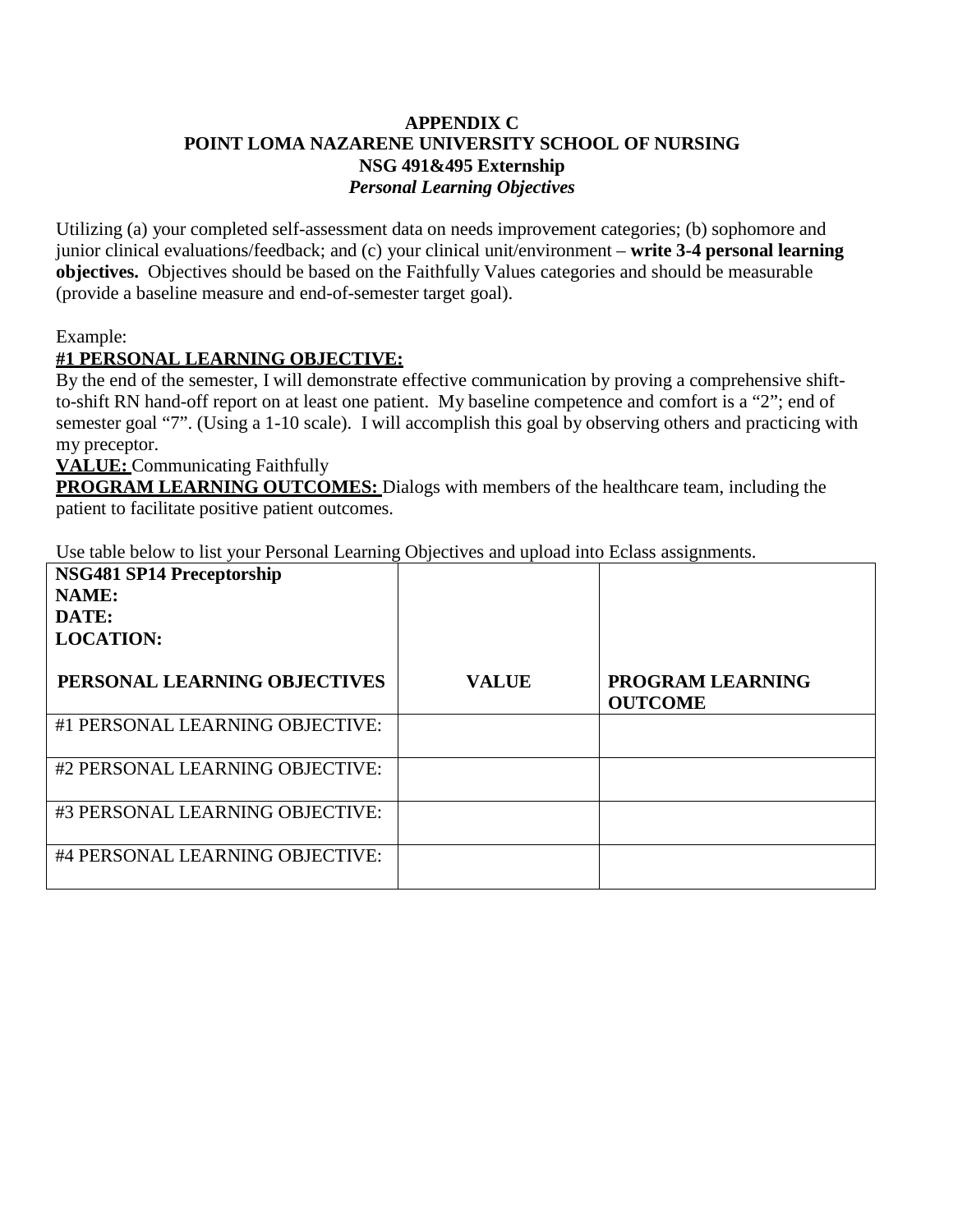# **APPENDIX D POINT LOMA NAZARENE UNIVERSITY**

Student/Preceptor Clinical Self-Assessment/Evaluation Form - NSG 491/495 Externship Practicum

| <b>Student Name:</b>                     |                        | Preceptor Name:     |      |
|------------------------------------------|------------------------|---------------------|------|
| <b>Student Signature</b>                 | Date                   | Preceptor Signature | Date |
| KEY: Meets Expectations (M)              | Needs Improvement (NI) |                     |      |
| Final Grade: Credit No Credit Incomplete | <b>Reason:</b>         |                     |      |
| <b>School of Nursing Meeting:</b>        | Date                   |                     |      |

| <b>Caring Faithfully</b>                                                                    | <b>Examples of behaviors</b>                                                                                                                   | Student/<br><b>Preceptor</b><br><b>Review</b><br><b>FINAL</b><br><b>M/NI/</b><br><b>INITIAL/DATE</b> | <b>Comments &amp;</b><br><b>Plans to Improve</b><br><b>Faculty</b><br><b>Review/Initials/Date</b> |
|---------------------------------------------------------------------------------------------|------------------------------------------------------------------------------------------------------------------------------------------------|------------------------------------------------------------------------------------------------------|---------------------------------------------------------------------------------------------------|
| Demonstrate<br>compassionate care to all<br>people while mirroring<br>Christ's love for all | Incorporates those nursing care<br>practices that demonstrate respect for<br>sociocultural practices of clients in a<br>non-judgmental manner. |                                                                                                      |                                                                                                   |
| Partner with the<br>community to establish a<br>trusting relationship                       | Advocates for individualized, ethical<br>nursing care consistent with the<br>practice of professional nursing.                                 |                                                                                                      |                                                                                                   |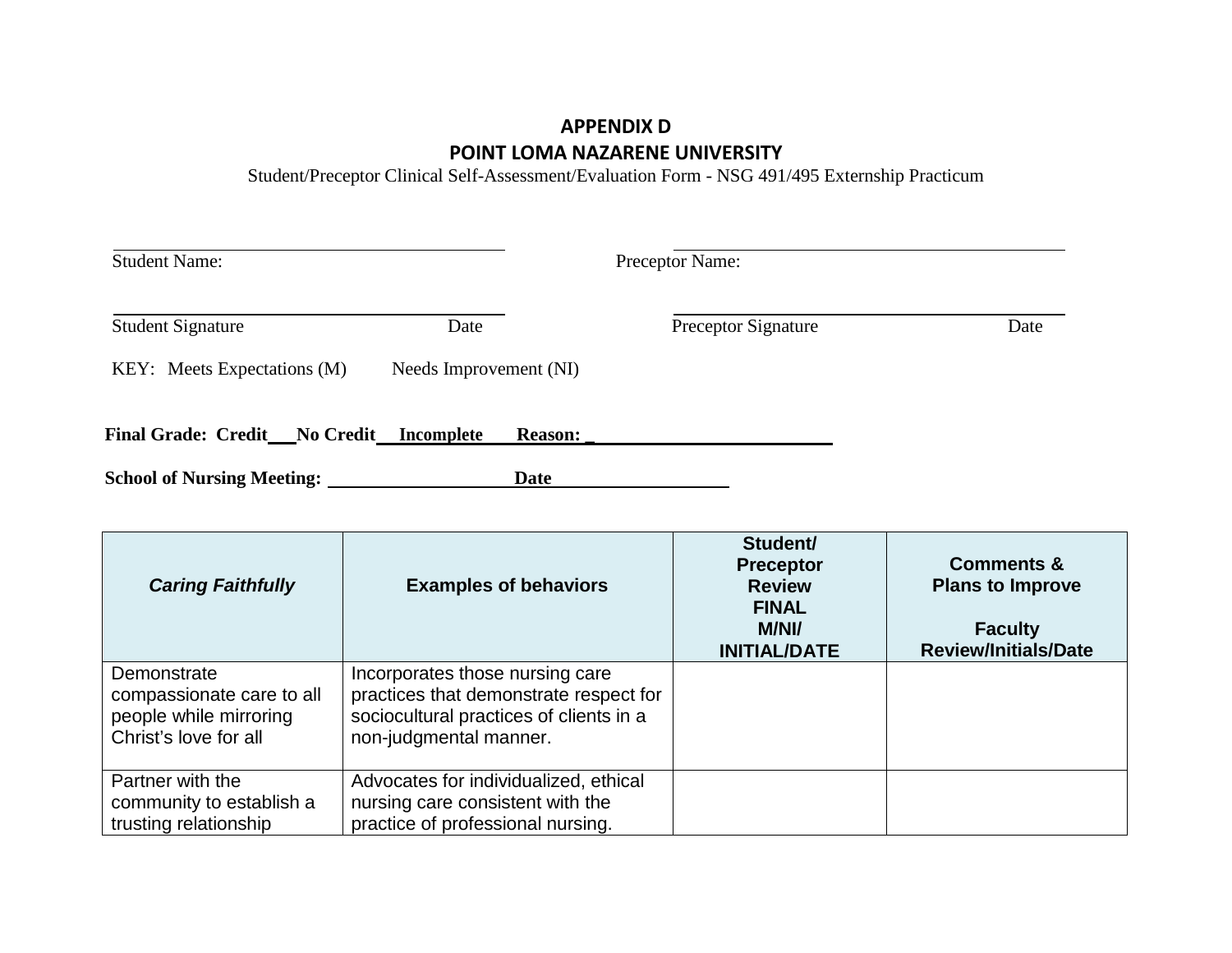| Demonstrate ethics and<br>values consistent with the<br>practice of professional<br>nursing                                                                                                    | Integrates ethics and values related<br>to the prevention of errors that affect<br>patients/families, healthcare team and<br>communities. |                                                                                        |                                                                          |
|------------------------------------------------------------------------------------------------------------------------------------------------------------------------------------------------|-------------------------------------------------------------------------------------------------------------------------------------------|----------------------------------------------------------------------------------------|--------------------------------------------------------------------------|
| <b>Inquiring Faithfully</b>                                                                                                                                                                    | <b>Examples of behaviors</b>                                                                                                              | Student/<br>Preceptor<br><b>Review</b><br><b>FINAL</b><br>M/Nl/<br><b>INITIAL/DATE</b> | Comments &<br>Plans to Improve<br><b>Faculty</b><br>Review/Initials/Date |
| Analyzes information,<br>formulate hypothesis and<br>construct research to<br>further evidence based<br>knowledge and best<br>practice                                                         | Create individualized care plans<br>based on patient needs and evidence<br>(i.e. assessment, diagnostics).                                |                                                                                        |                                                                          |
| Advances the standards of<br>holistic care by supporting<br>the client needs (e.g.<br>physical, psychosocial,<br>spiritual, environmental)<br>including family in a<br>multicultural community | As stated                                                                                                                                 |                                                                                        |                                                                          |
| Engages in self-care<br>practices that facilitate<br>optimal care of clients,<br>nurses and<br>organization(s).                                                                                | As stated                                                                                                                                 |                                                                                        |                                                                          |
|                                                                                                                                                                                                | <b>Examples of behaviors</b>                                                                                                              | Student/                                                                               |                                                                          |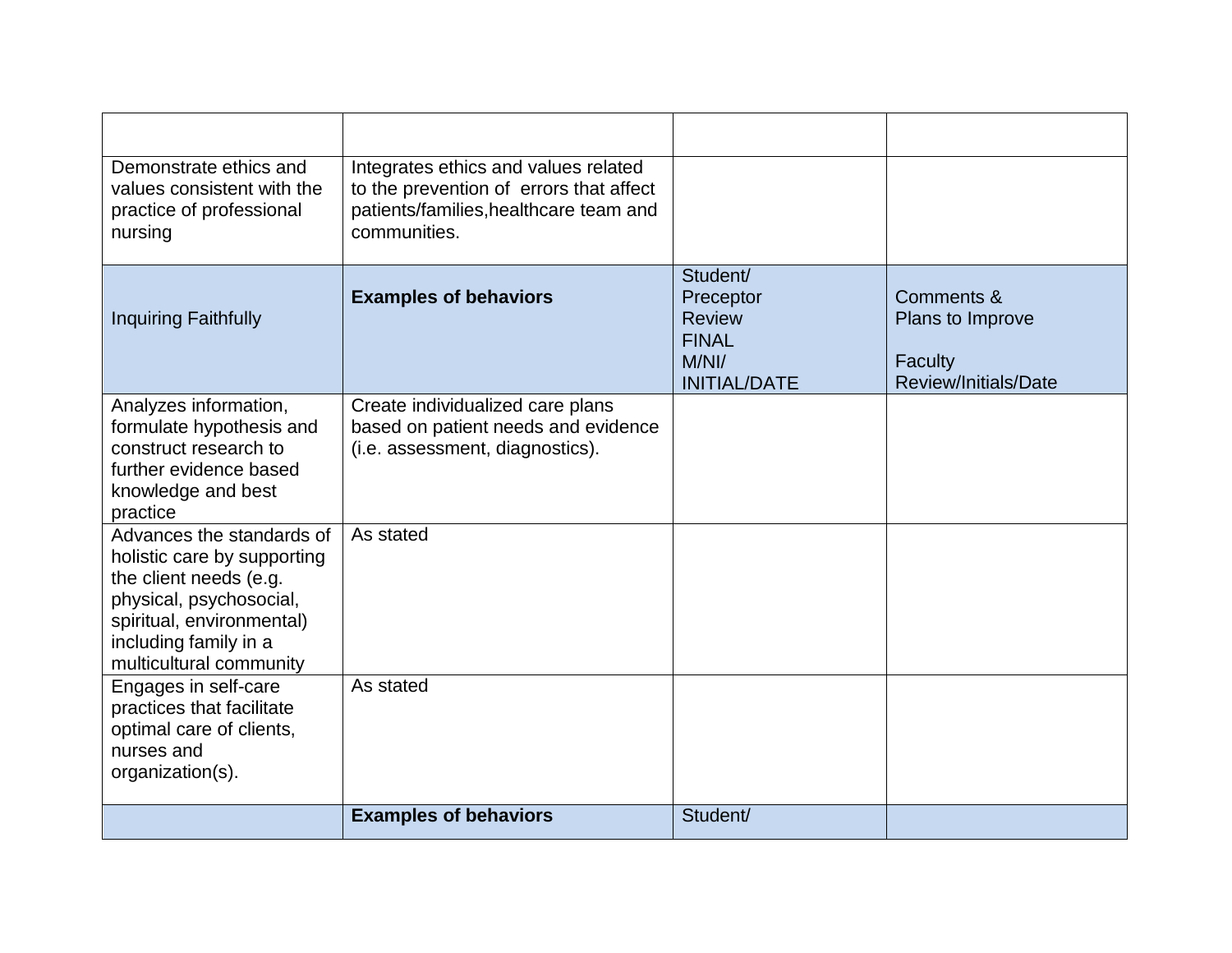| <b>Communicating Faithfully</b>                                                                                         |                              | Preceptor<br><b>Review</b><br><b>FINAL</b><br>M/Nl/<br><b>INITIAL/DATE</b>             | Comments &<br>Plans to Improve<br><b>Faculty</b><br>Review/Initials/Date            |
|-------------------------------------------------------------------------------------------------------------------------|------------------------------|----------------------------------------------------------------------------------------|-------------------------------------------------------------------------------------|
| Engages in active listening<br>to promote therapeutic<br>relationships.                                                 | As stated                    |                                                                                        |                                                                                     |
| Demonstrates effective<br>verbal and non-verbal<br>communication skills to<br>provide patient care.                     | As stated                    |                                                                                        |                                                                                     |
| Advocates for<br>patients/families and self.                                                                            | As stated                    |                                                                                        |                                                                                     |
| Dialogs with members of<br>the healthcare team,<br>including the patient to<br>facilitate positive patient<br>outcomes. | As stated                    |                                                                                        |                                                                                     |
| Implements patient care<br>while honoring the<br>diversity of patients,<br>families and communities.                    | As stated                    |                                                                                        |                                                                                     |
| <b>Leading Faithfully</b>                                                                                               | <b>Examples of behaviors</b> | Student/<br>Preceptor<br><b>Review</b><br><b>FINAL</b><br>M/Nl/<br><b>INITIAL/DATE</b> | <b>Comments &amp;</b><br>Plans to Improve<br><b>Faculty</b><br>Review/Initials/Date |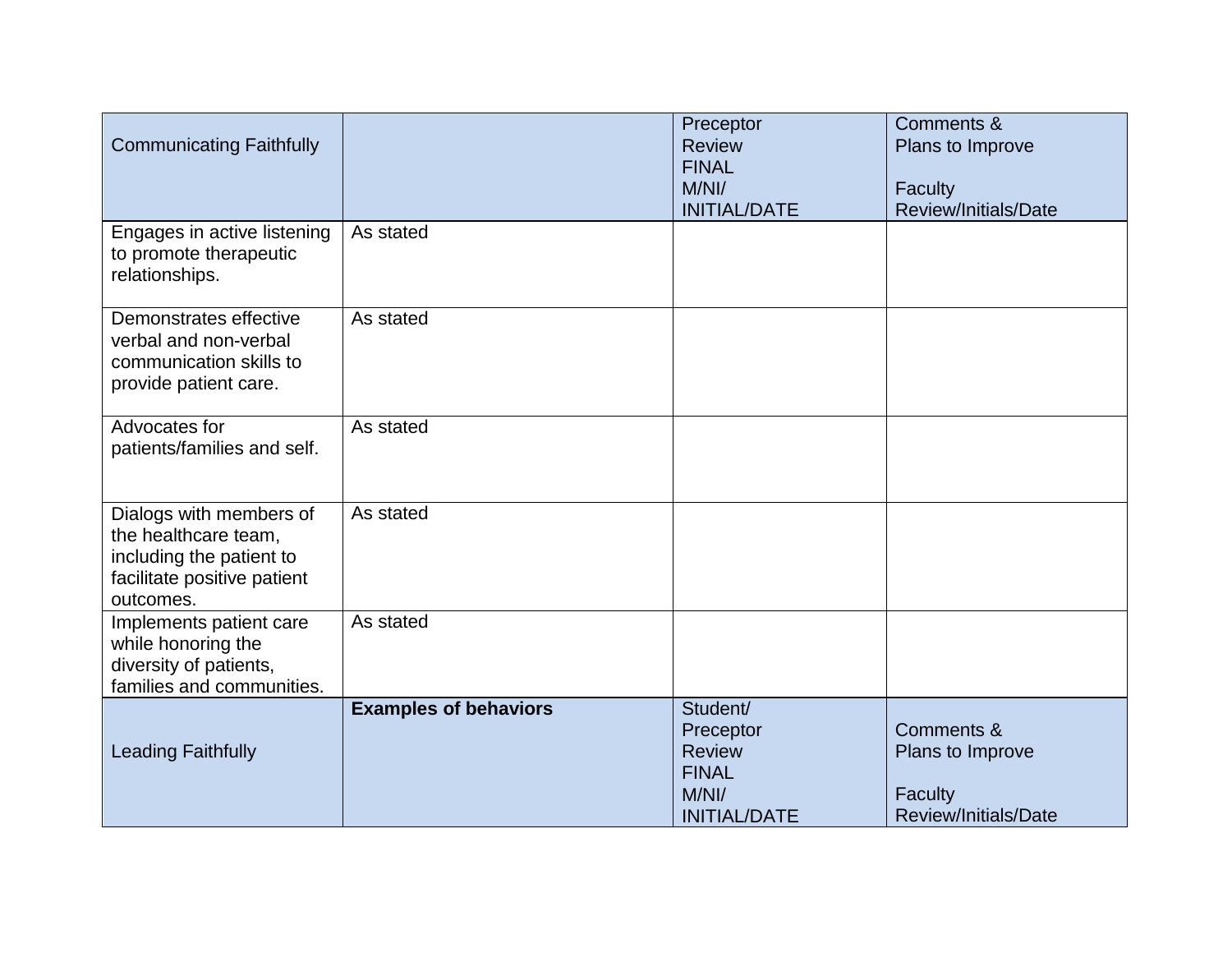| Provides graceful service<br>through compassionate<br>responses to others'<br>needs.<br>Exhibits patient advocacy<br>that reflects sensitivity to<br>diversity in a holistic | As stated<br>As stated                                                                                                                                                                                      |                                                                                        |                                                                          |
|------------------------------------------------------------------------------------------------------------------------------------------------------------------------------|-------------------------------------------------------------------------------------------------------------------------------------------------------------------------------------------------------------|----------------------------------------------------------------------------------------|--------------------------------------------------------------------------|
| manner.<br><b>Following Faithfully</b>                                                                                                                                       | <b>Examples of Behaviors</b>                                                                                                                                                                                | Student/<br>Preceptor<br><b>Review</b><br><b>FINAL</b><br>M/Nl/<br><b>INITIAL/DATE</b> | Comments &<br>Plans to Improve<br><b>Faculty</b><br>Review/Initials/Date |
| Avail self of learning<br>opportunities to initiate the<br>life-long learning process.                                                                                       | Asks questions, uses resources well,<br>follows through on all assignments.<br>Analyzes through self-evaluation<br>areas for which further learning is<br>needed including strategies to meet<br>the needs. |                                                                                        |                                                                          |
| Engage in a professional<br>practice environment that<br>promotes nursing<br>excellence.                                                                                     | Assumes responsibility and<br>accountability for provision of quality<br>care in accordance with PLNU,<br>professional and site-specific<br>standards.                                                      |                                                                                        |                                                                          |
| Provides patient care<br>within the boundaries<br>designated by regulatory<br>agencies, professional<br>practices and ethical<br>standards of a Christian<br>nurse. (PLO)    | Discriminate factors that contribute to<br>a culture of safety within the<br>professional practice environment.                                                                                             |                                                                                        |                                                                          |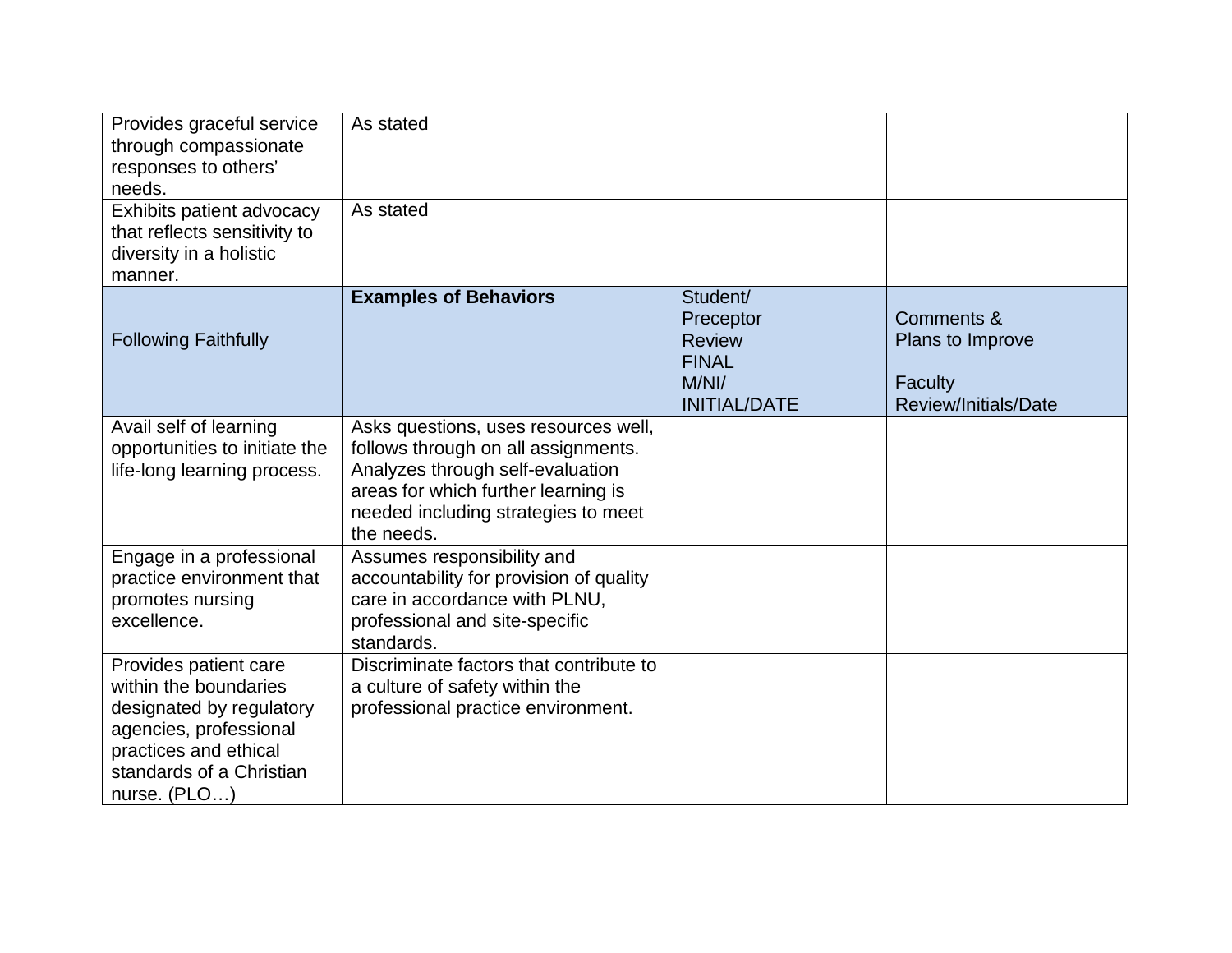# **DEFINITION OF PRECEPTORSHIP TERMS**

**Advocate**-giving voice to; being available for; find solutions for.

**Christ's love**-loving others as ourselves

**Courage**-stepping out of the comfort zone; being willing to take risks; facing consequences with accountability and responsibility.

**Discernment**-making choices with wisdom, guidance, and reflection

**Divine**-of the Holy

**Evidence Based Practice**-nursing practice rooted in research and best practice.

**Faithfully**-in all that we do; in all of our responsibilities and commitments, we must be faithful.

**Forgiveness**-being willing to accept the faults of others without retaliation and anger

**Grace**-unmerited favor; being kind and caring even when it is not deserved

**Holiness**-seeking to be set apart;

**Holistic Care**-seeking to care for the physical, social, psychological and spiritual aspects of the patient/family.

**Humility**-being willing to say "I'm sorry", "I made a mistake", "will you teach me?"

**Nazarene**-Protestant denomination founded in 1902, incorporating the theology of John Wesley.

**Sabbath Rest**-being intentional about finding time away from the busyness of life to reflect on that which is Holy; taking time to care for self so that care for others is optimally achieved.

**Servant Leader**-recognizing that leadership has many characteristics. These include: courage, being willing to follow, having a voice, listening to others, making wise decisions.

**Values**-the School of Nursing utilizes this term instead of "outcomes". We believe that students and faculty should own and give deep meaning to the program values of: Caring Faithfully, Leading Faithfully, Inquiring Faithfully, Following Faithfully, and Communicating Faithfully.

**Wesleyan-**of the theology of John Wesley 1703-1791. Founder of the Methodist movement; author and evangelist.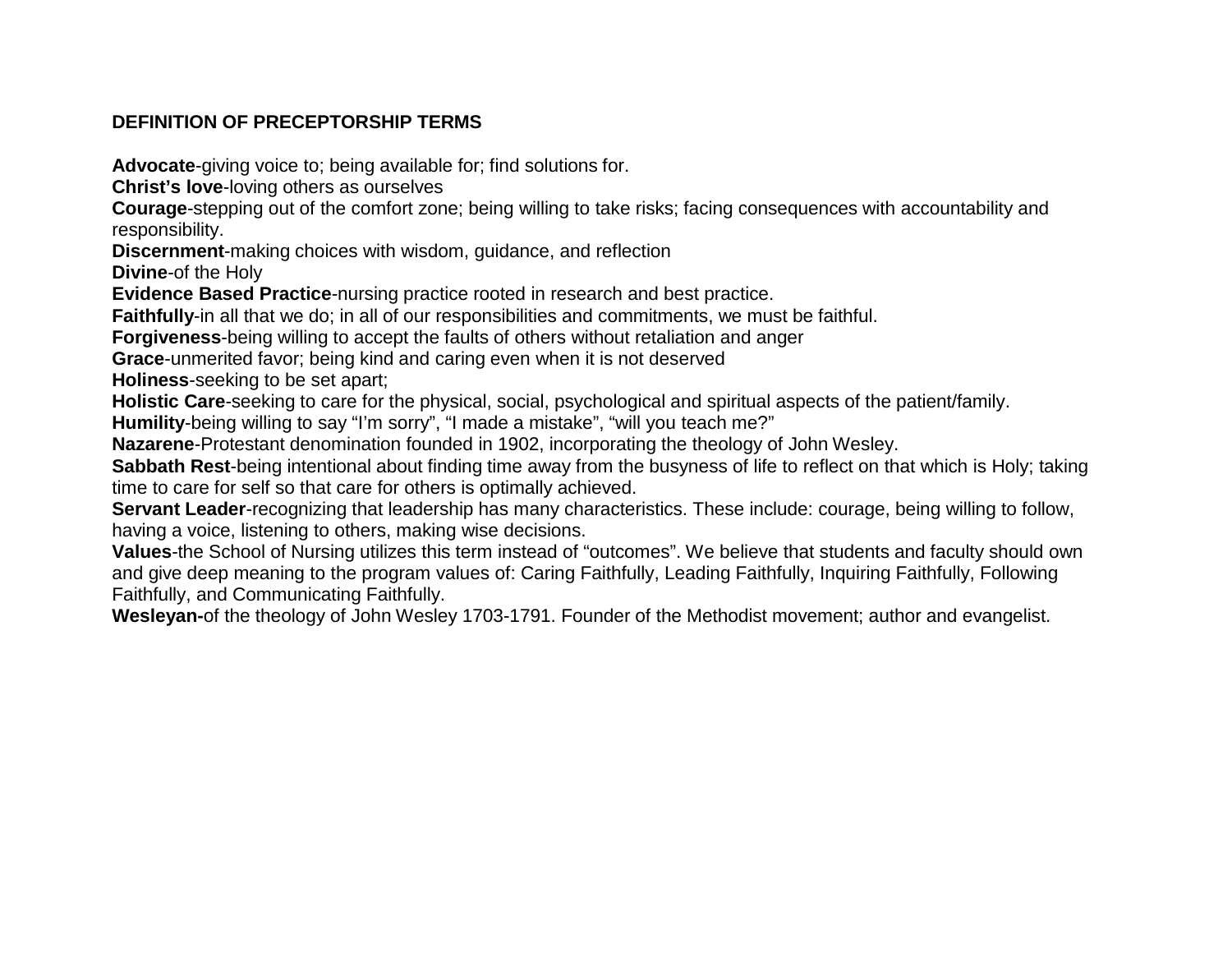## **APPENDIX E POINT LOMA NAZARENE UNIVERSITY** *School of Nursing* **STUDENT EVALUATION OF PRECEPTOR FORM**

|     | Preceptor Name                                                                                                                                                                                   |                                                     | 20             |                |                |
|-----|--------------------------------------------------------------------------------------------------------------------------------------------------------------------------------------------------|-----------------------------------------------------|----------------|----------------|----------------|
|     | Agency Student Name                                                                                                                                                                              | <u> 1980 - Jan Barat, prima al II-lea (b. 1980)</u> |                |                |                |
|     | Place a check mark in the appropriate box to signify your evaluation of your clinical preceptor,<br>using the following rating scale: 1-Strongly Disagree; 2-Disagree; 3-Agree; 4-Strongly Agree |                                                     |                |                |                |
|     |                                                                                                                                                                                                  | $\mathbf{1}$                                        | $\overline{2}$ | $\overline{3}$ | $\overline{4}$ |
| 1.  | Oriented me to the clinical area to information that I needed.                                                                                                                                   |                                                     |                |                |                |
| 2.  | Provided informal feedback on my clinical performance.                                                                                                                                           |                                                     |                |                |                |
| 3.  | Worked directly with me on new learning activities.                                                                                                                                              |                                                     |                |                |                |
| 4.  | Provided accurate information.                                                                                                                                                                   |                                                     |                |                |                |
| 5.  | Provided me with information that I needed throughout the<br>rotation.                                                                                                                           |                                                     |                |                |                |
| 6.  | Provided information that was specific and easy to understand.                                                                                                                                   |                                                     |                |                |                |
| 7.  | Helped me to anticipate and to plan my activities.                                                                                                                                               |                                                     |                |                |                |
| 8.  | Delegated activities and permitted me to work out solutions to<br>problems.                                                                                                                      |                                                     |                |                |                |
| 9.  | Encouraged me to take initiative in seeking greater<br>responsibilities.                                                                                                                         |                                                     |                |                |                |
| 10. | Helped me define goals and to develop strategies to meet them.                                                                                                                                   |                                                     |                |                |                |
| 11. | Increased my self-confidence in skill performance.                                                                                                                                               |                                                     |                |                |                |
| 12. | Demonstrated genuine interest in me.                                                                                                                                                             |                                                     |                |                |                |
|     | I would rate this preceptor as:<br>a Not effective                                                                                                                                               |                                                     |                |                |                |

- a. Not effective.<br>b. Effective. Effective.
- c. Very effective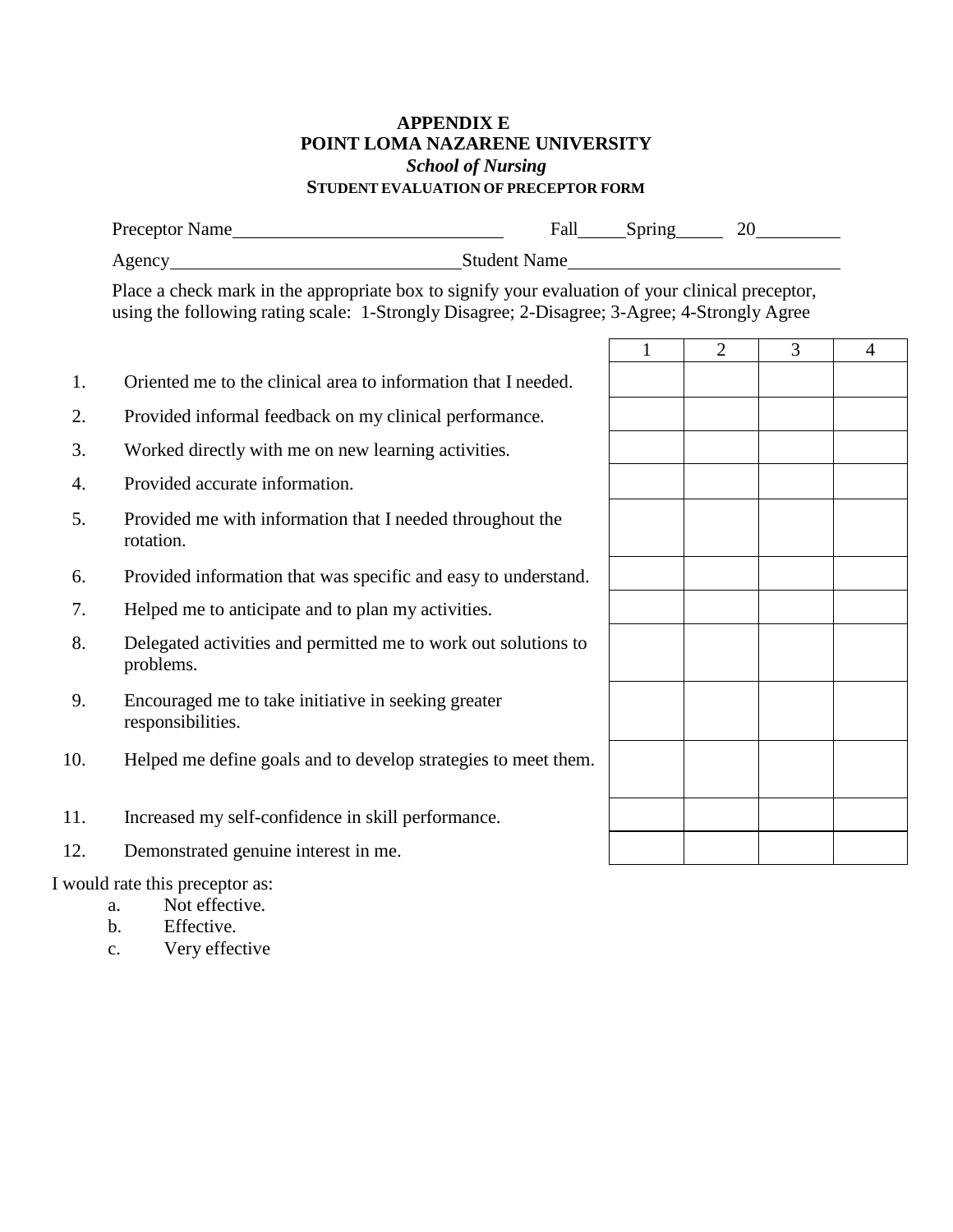| Comments:                |      |  |
|--------------------------|------|--|
|                          |      |  |
|                          |      |  |
| <b>Student Signature</b> | Date |  |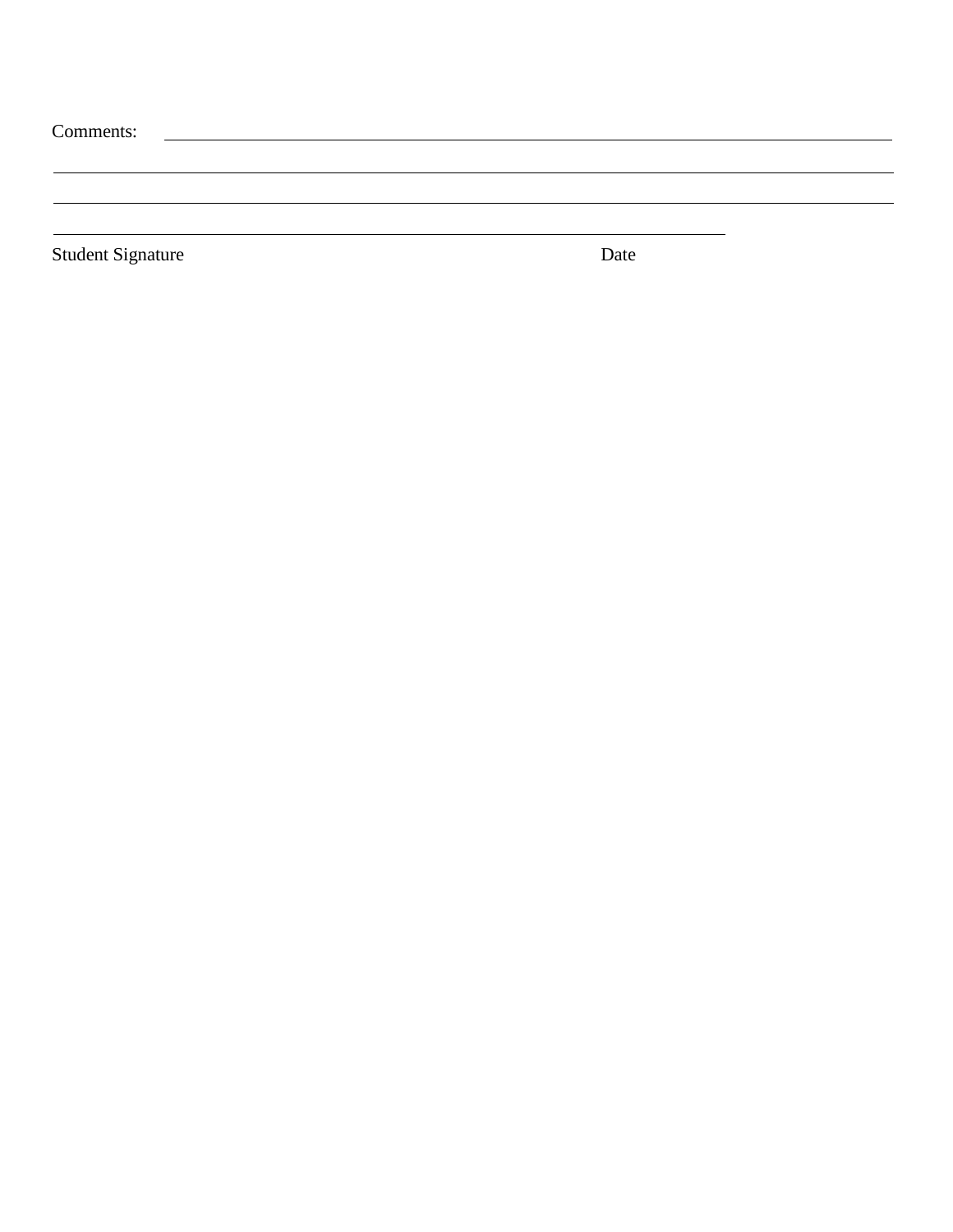#### **APPENDIX F**

# POINT LOMA NAZARENE UNIVERSITY **SCHOOL OF NURSING**

#### STUDENT EVALUATION OF CLINICAL SITE FORM

Please evaluate your student experience and share your feedback and observations so that your faculty can share them with the staff at this clinical agency. Thank you for taking the time to answer these questions.

Agency and the set of the set of the set of the set of the set of the set of the set of the set of the set of the set of the set of the set of the set of the set of the set of the set of the set of the set of the set of th

Area (s) assigned for student experience

- 1. Staff in the area was:
	- Very interested in teaching and helping students, and looked for opportunities to assist students in learning.
	- Were available to teach or help, but only if asked
	- Were not interested in teaching or helping students.
- 2. The patients in the area of assignment were and/or the area of assignment was:
	- Very appropriate for practicing the theory and principles learned in class.
	- Somewhat appropriate for the theory and principles learned in class.
	- Not at all appropriate.
- 3. Based on my experience and observations, I :
	- Would definitely seek employment at this health care facility.
	- Might seek employment at this health care facility
	- Would definitely not seek employment at this healthcare facility.
- 4. Please list/discuss positive features of this clinical experience:
- 5. Please list/discuss any problems encountered:
- 6. Please list suggestions to improve the clinical experience in this facility: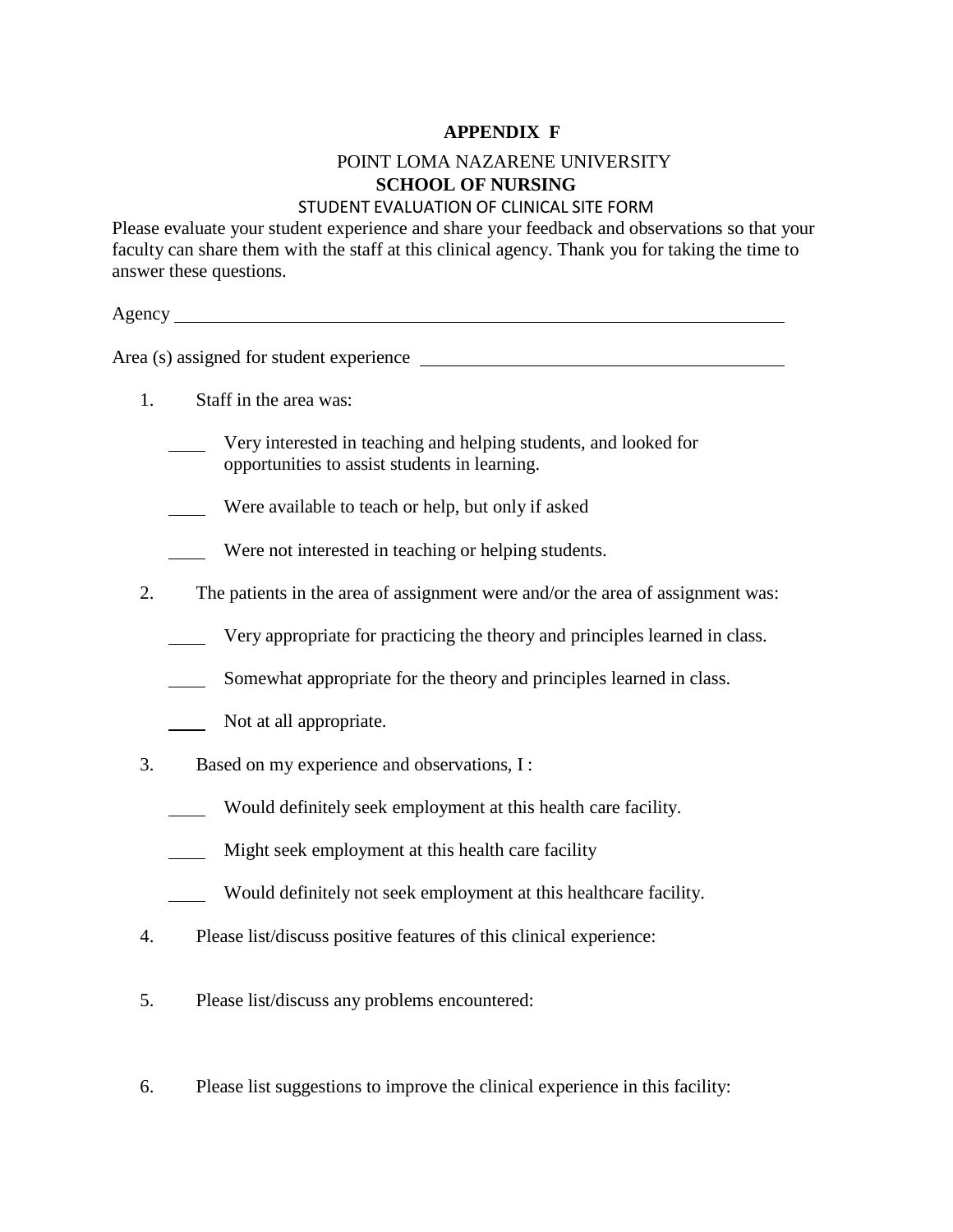# **APPENDIX G POINT LOMA NAZARENE UNIVERSITY** *School of Nursing* **CLINICAL LOG** NSG 491-495 Externship

Name and the state of the state of the state of the state of the state of the state of the state of the state of the state of the state of the state of the state of the state of the state of the state of the state of the s

Preceptor name
<u>
Agency</u>

Contact phone number (student)\_\_\_\_\_\_\_\_\_\_\_\_\_\_\_\_\_\_(agency/preceptor)

Students must complete all clinical hours in order to earn "credit" for course.

**Consult with your primary preceptor regarding your tentative schedule. Write the completed clinical dates and hours in the spaces provided below.**

| Date | Hours | Signature |
|------|-------|-----------|
|      |       |           |
|      |       |           |
|      |       |           |
|      |       |           |
|      |       |           |
|      |       |           |
|      |       |           |
|      |       |           |
|      |       |           |
|      |       |           |
|      |       |           |
|      |       |           |
|      |       |           |
|      |       |           |
|      |       |           |
|      |       |           |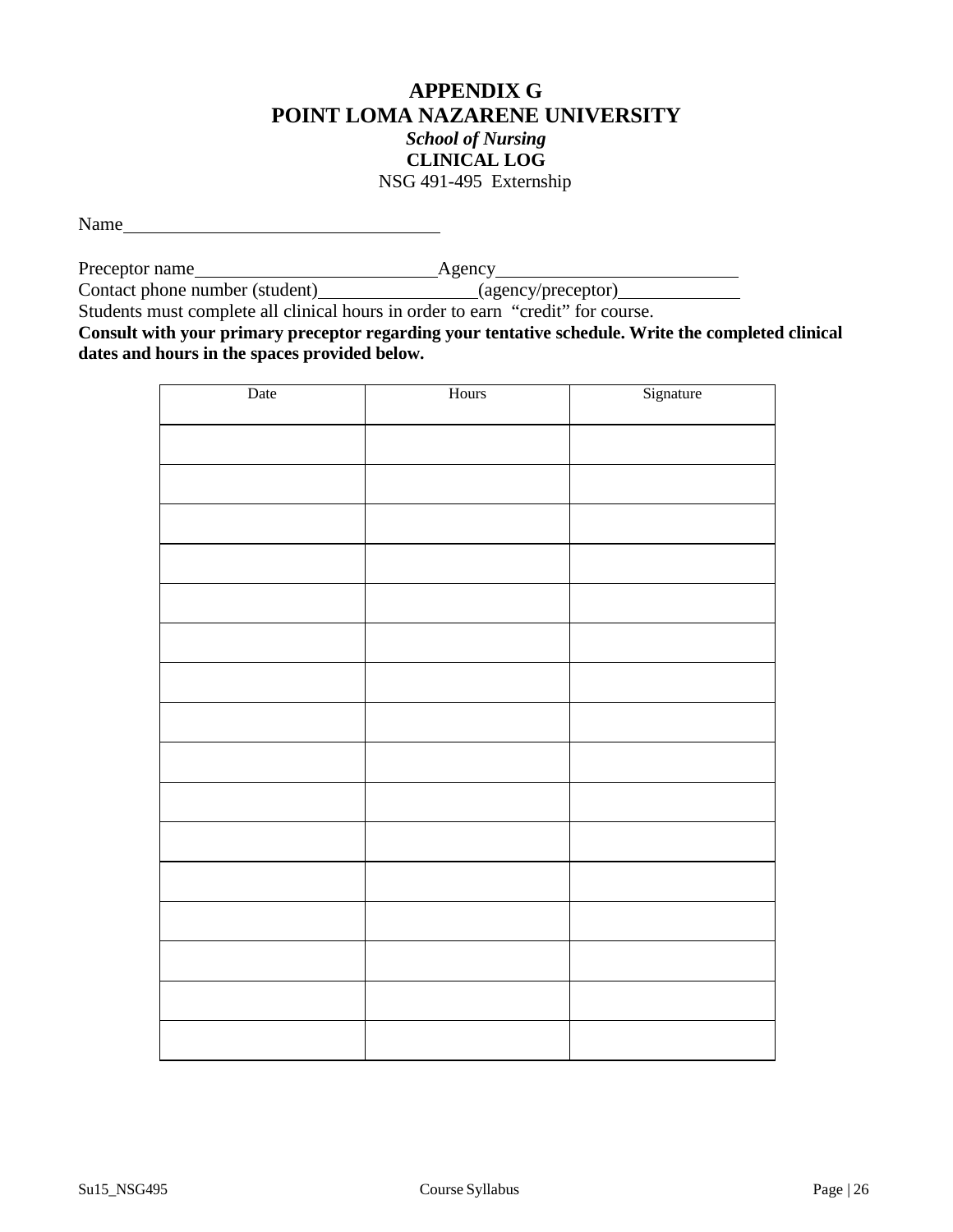# **APPPENDIX H**

# *PLNU STUDENT ATTIRE POLICY*

To assist students in presenting and maintaining a professional appearance, the following School of Nursing guidelines have been established. In addition, NSG 481 capstone preceptorship students will adhere to the hospital-specific dress code requirements.

Non-uniform:

- Picture ID must be visible at all times and worn above the waist
- Socks or hose must be worn at all times
- Closed toe and heel, unadorned, supportive shoes without large letters/symbols are to be worn. Sandals or flip flops of any type will not be permitted.

General:

- Clinical agency guidelines must be followed
- Consult each course syllabus for specific guidelines.
- Students are expected to wear clothes that are clean and wrinkle-free.
- All students are expected to wear appropriate and clean underwear. Women are required to wear bras.
- Slacks and shirts/tops are to be loose fitting to allow freedom of movement. Tops should have modest necklines (no cleavage) and be long enough so as not to expose midriff. Shorts or jeans/denim will not be permitted. Pants are to be worn waist level.
- Tattoos, if present, should be covered.
- Acceptable accessory wear includes a watch, plain wedding ring and/or one pair of stud style earrings – one earring per earlobe. Jewelry should be kept to a minimum. Items NOT to be worn in clinical settings include: nose/tongue/eyebrow rings, dangling necklaces and finger rings with stones.
- Perfume/Cologne or Scented Lotions/Creams (e.g. shaving lotions, scented underarm deodorant) are not to be worn.
- Hair should be neatly trimmed. If hair is long, it must be combed away from the face and worn up off the collar.
- Bathing and use of non-scented underarm deodorant should be a regular practice.
- Length of finger nails should not be beyond the finger tip. Finger nails should be kept clean. Pale un-chipped nail polish may be worn. Artificial nails or nail tips will not be permitted.

#### **NOTE: All students will comply with agency's clinical requirements: up to date immunizations, current CPR certifications before starting clinicals. Liability insurance for students is covered by the university policy.**

**Questions or Concerns:** Please contact the Clinical Faculty.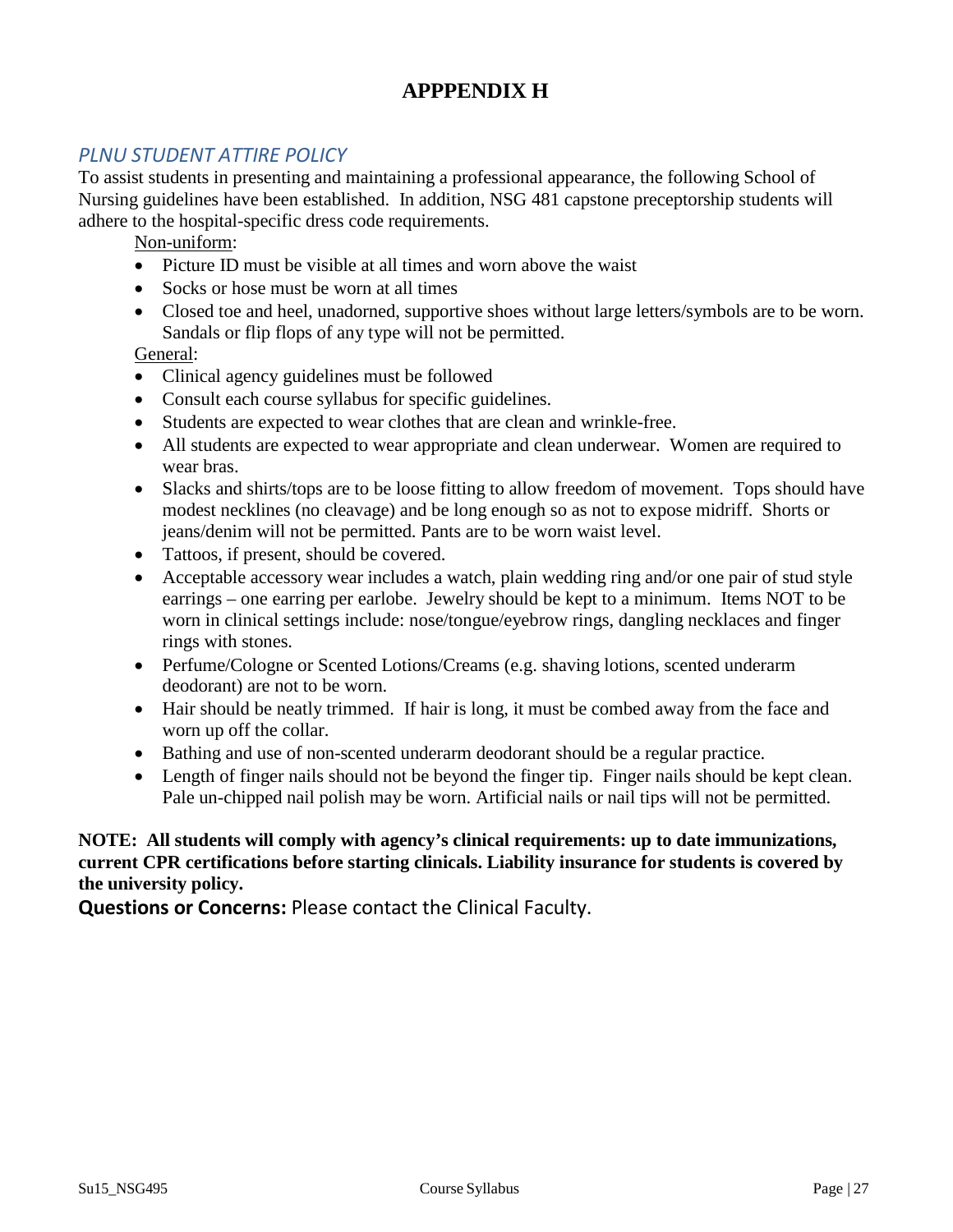#### **APPENDIX I POINT LOMA NAZARENE UNIVERSITY School of Nursing, NSG 491/495 Externship**

# **ACTUAL AND POTENTIAL CRITICAL INCIDENT OR MEDICATION ERROR REPORTS**

# ACTUAL CRITICAL INCIDENT REPORTS:

A student shall complete the attached form when an actual incident occurs such as:

- 1. Administering the wrong medication.
- 2. Administering medication to the wrong client.
- 3. Administering the wrong dose or drip rate.
- 4. Administering the medication at the wrong time or omitting a dose by mistake.
- 5. Unsafe medication administration.
- 6. Incomplete, inaccurate or incorrect charting.
- 7. Inappropriate actions resulting in potential danger to client/patient well-being.

#### POTENTIAL CRITICAL INCIDENT REPORTS:

A student shall complete the attached form when the instructor stops an incident from occurring in such incidences as:

- 1. Student demonstrates an inadequate knowledge base to carry out safe clinical practice (not being prepared to safely care for the client due to inadequate preparation of transfer of knowledge from theory.)
- 2. Poor nursing judgment is exhibited which could lead to danger to client/patient well-being.
- 3. Selecting wrong medication but not administering it—stopped by the Instructor or RN.
- 4. Omitting the assessment of vital signs, weight, or lab values needed to assure safe nursing care of client(s).
- 5. Inadequate knowledge base about risk or safety factors or appropriate Nursing measures and rationale required for specific client.
- 6. Other behaviors which warrant the concern of the nursing instructor or clinical staff.

Consequences of such reports shall be determined by the level team faculty in the School of Nursing.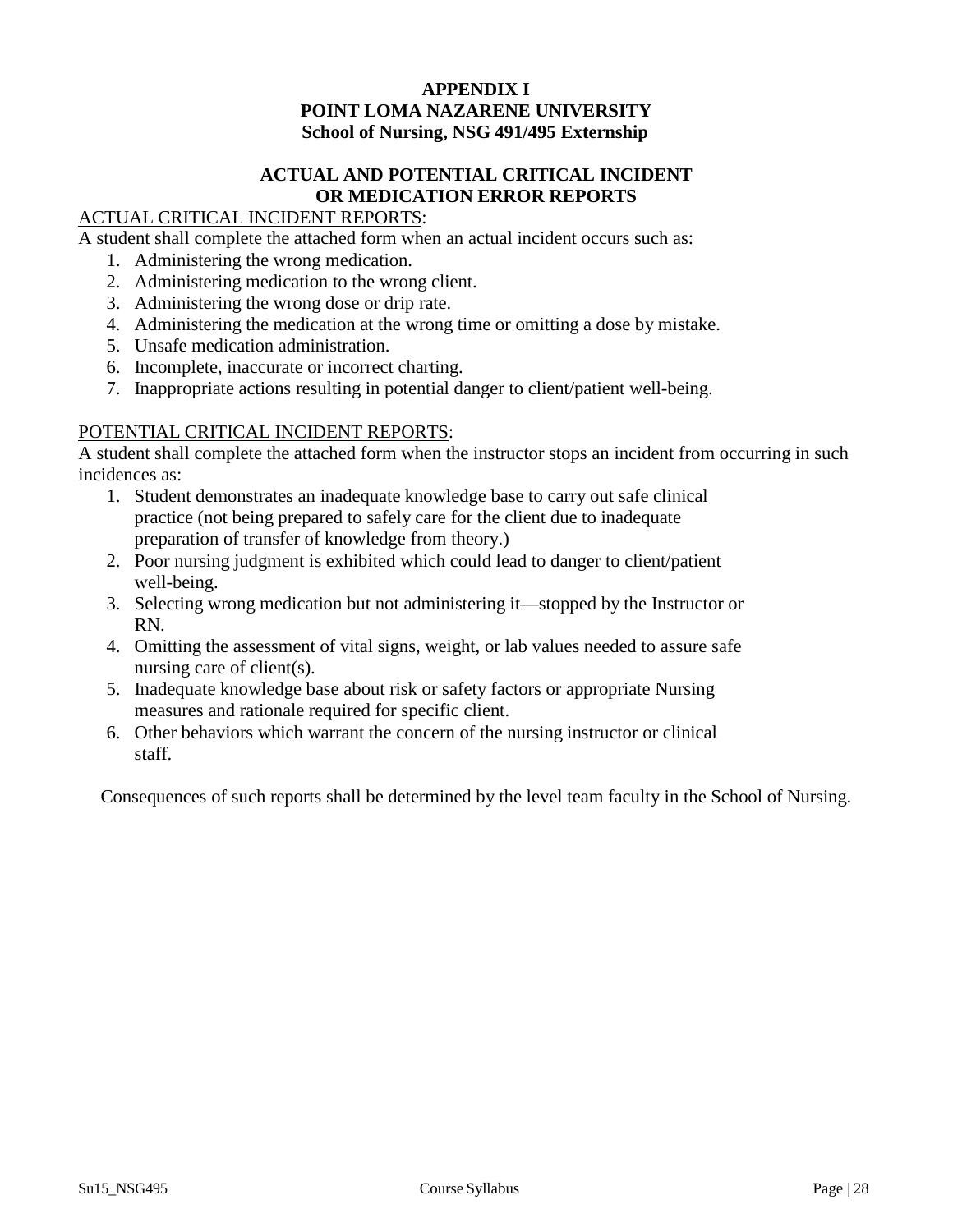#### **ACTUAL AND POTENTIAL CRITICAL INCIDENT OR MEDICATION ERROR REPORTS**

## **This portion of form is to be completed by student STUDENT REPORT OF ACTUAL INCIDENT OR MEDICATION ERROR**

NAME DATE

AGENCY DATE/TIME OF INCIDENT

- **Brief Statement of the incident:** (Comments may be stated on a separate  $8\frac{1}{2}$  X 11" page attached to this document.)
- Diagnosis of Patient:
- Results of Incident:
	- A. To the Patient:
	- B. What action was taken at the agency by you, your instructor, agency staff?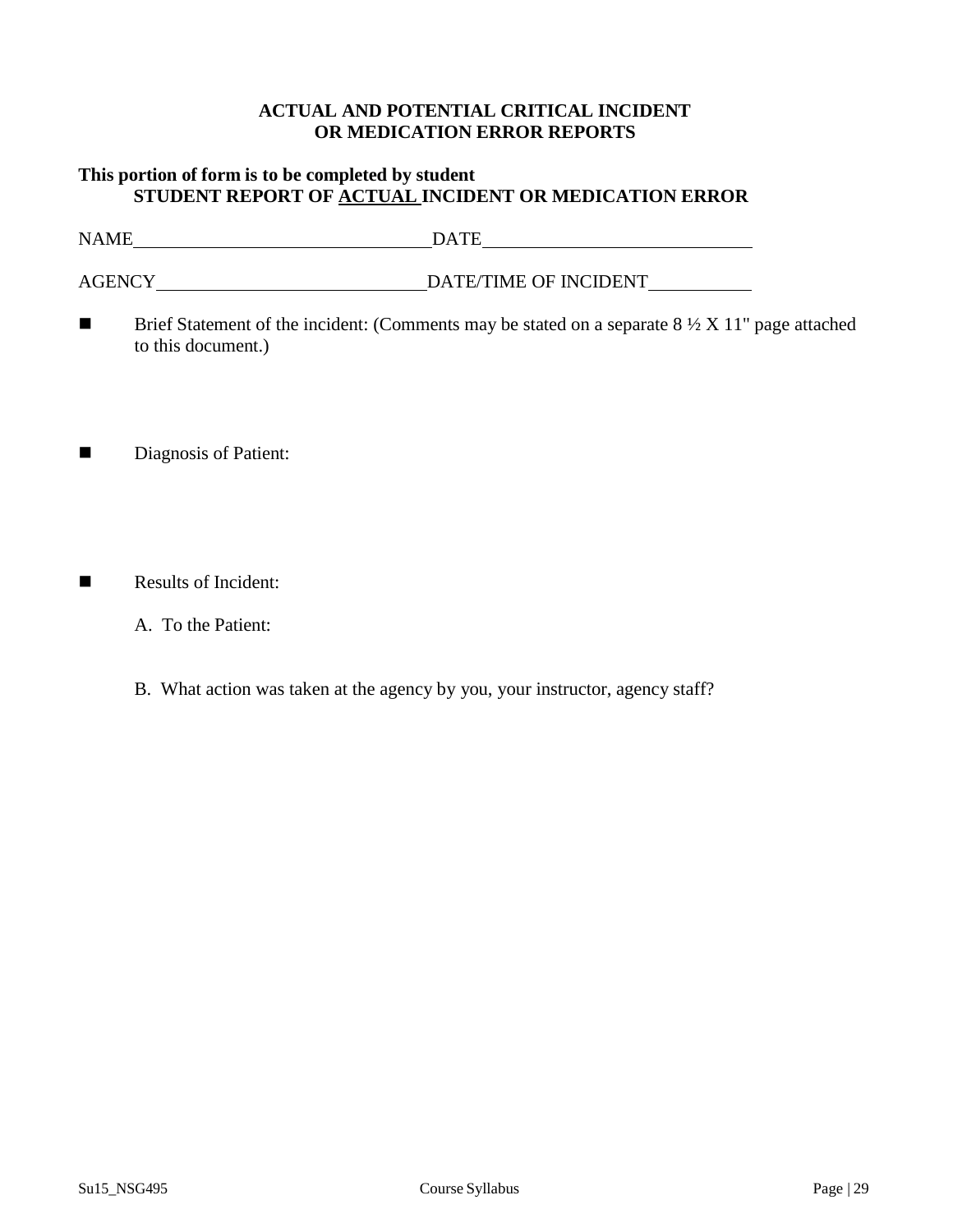#### **ACTUAL AND POTENTIAL CRITICAL INCIDENT OR MEDICATION ERROR REPORTS ACTUAL INCIDENT OR MEDICATION ERROR FORM:**

■ Potential Consequences related to the incident or medication error.

- **Explanation of the Incident** 
	- A. How did this incident or medication error occur?
	- B. How could this have been avoided?
	- C. How can this be prevented in the future?

## **ACTUAL AND POTENTIAL CRITICAL INCIDENT OR MEDICATION ERROR REPORTS**

## **ACTUAL INCIDENT OR MEDICATION ERROR FORM This portion of form to be completed by the instructor:**

■ Action Taken: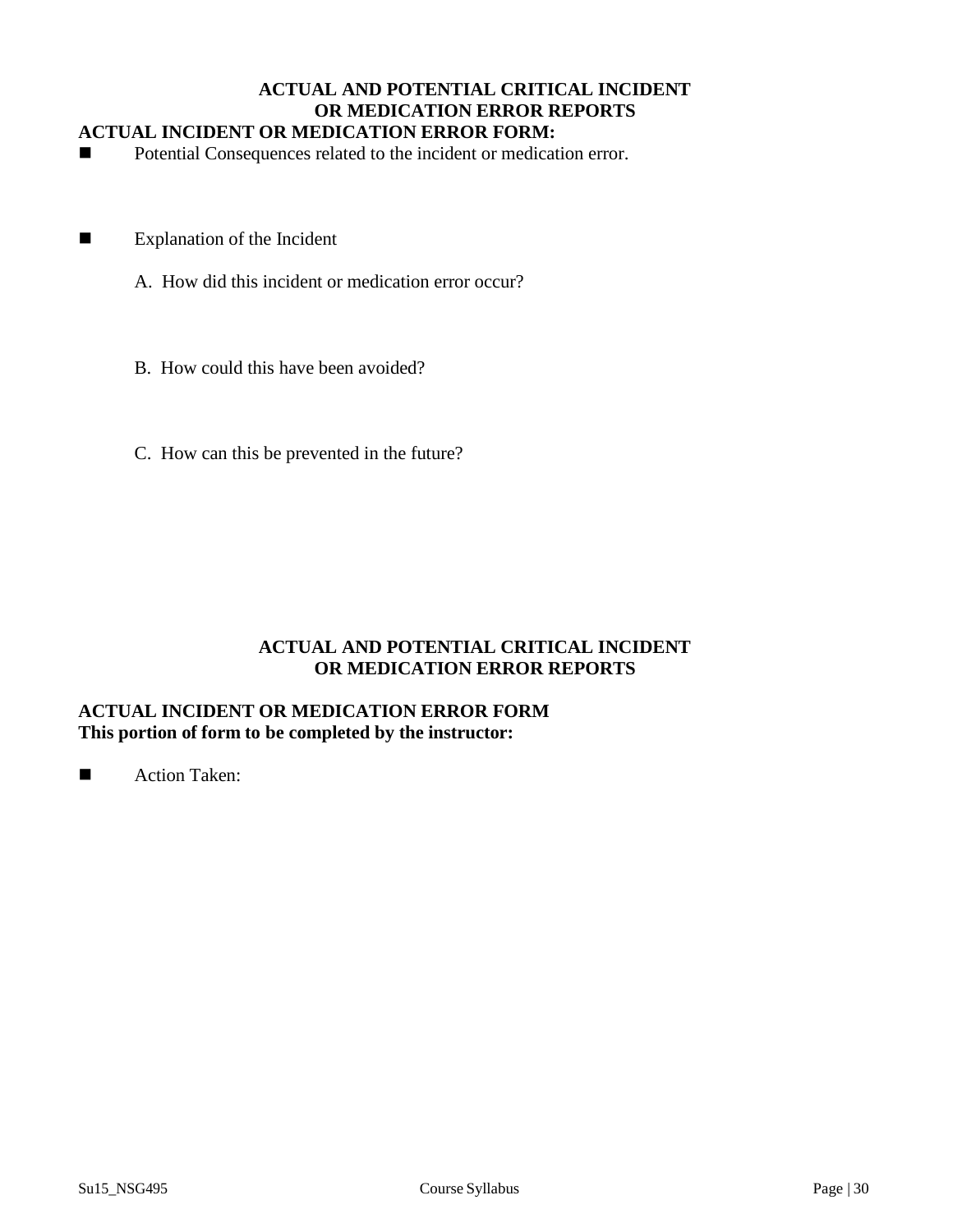#### SIGNATURES:

Student Date

Instructor Date

**Dean or Assistant Dean** Date

Distribution:

\_\_\_\_Student

Dean

Student File

Agency Unit Supervisor (optional)

Academic Dean (optional)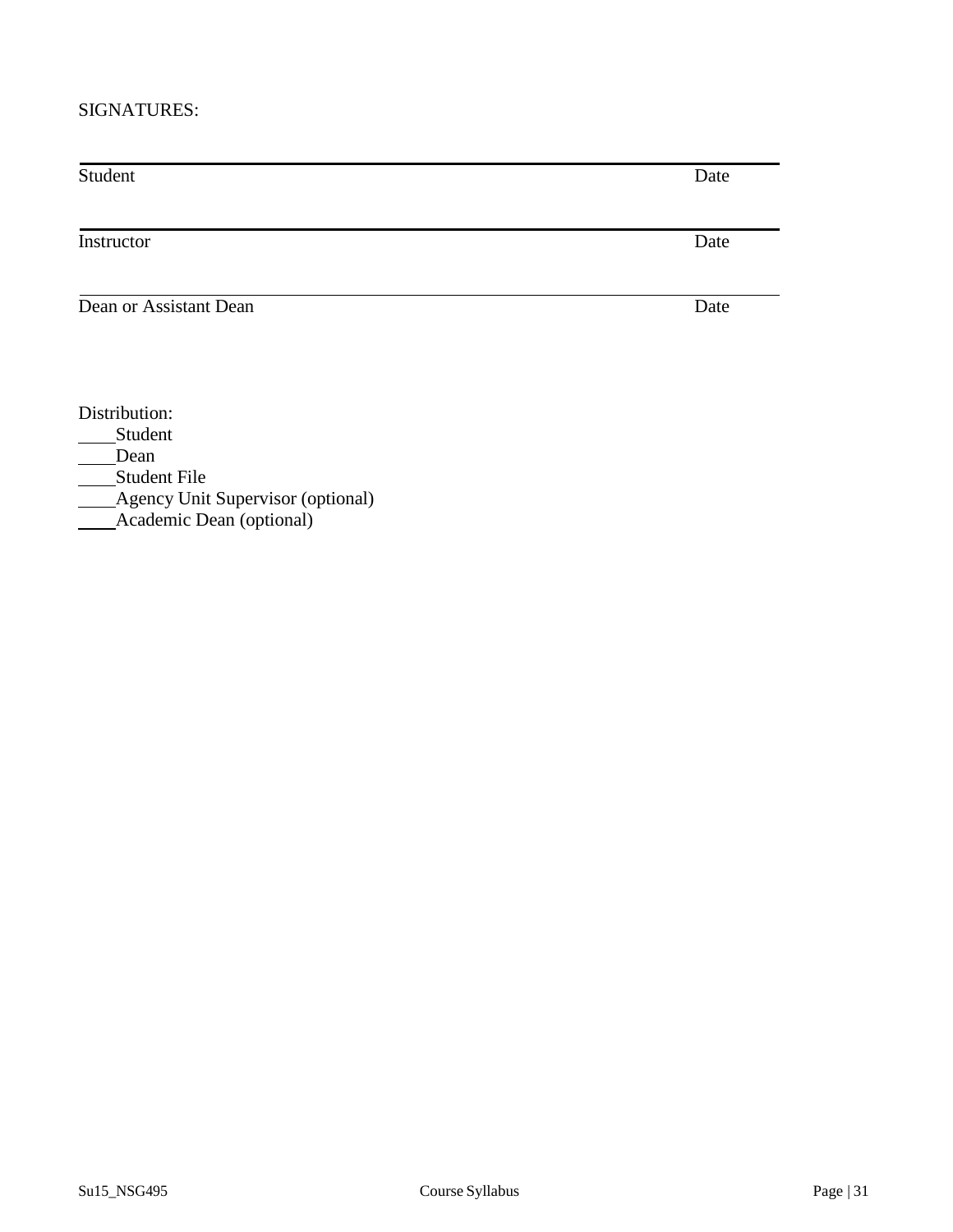## **APPENDIX J POINT LOMA NAZARENE UNIVERSITY School of Nursing Externship: NSG 491/495**

#### **INFECTION CONTROL - BLOOD/BODY FLUID EXPOSURE**

- **Purpose:** This policy is established because of the particular concern for exposure to Hepatitis B, Hepatitis C, or HIV in the clinical setting.
- **For:** *Any person (faculty or student) exposed* to blood/body fluids by puncture, laceration, bites, contact through eye, nose, or mouth, or contact with pre-existing breaks in the skin. The *source person* is the person whose blood/body fluids have come in contact with the exposed person as previously listed.
- I. **Immediate First Aid** (Responsibility of the Exposed Person)
	- A. Remove any obvious debris and wash with soap and water.
	- B. Rinse mouth, eye, or nose with large volumes of clean water or saline.
	- C. If sutures are required or other medical intervention, the exposed person should receive immediate attention by the agency's urgent care/emergency services (student or insurance company will be billed for expenses).

#### II. **Report of Incident** (Responsibility of the Exposed Person)

- A. Contact Instructor and Supervisor/Preceptor/Primary Nurse
- B. Complete Agency Incident Report as soon as possible.
- C. Seek professional first-aid follow-up via the urgent care/emergency department **within one hour of the incident.**
- D. Contact personal health care provider.

## III. **Instructor's Responsibility**

- A. Assist in completing Agency Incident Form *AND* School of Nursing Form. Place a copy in the student's file.
- B. Notify Employee Health/Quality Assurance Personnel in Agency and Human Resources at Point Loma Nazarene University (619-849-2534).
- C. Notify SON Decay of Human Resources Relationships initiate Workman's Comp process.

| <b>DURING REGULAR WORK HOURS:</b>                                                                             |                                                                                                                  |
|---------------------------------------------------------------------------------------------------------------|------------------------------------------------------------------------------------------------------------------|
| Go to or contact:<br><b>PLNU Wellness Center</b><br>1 <sup>5T</sup> floor Nicholson Commons<br>Extension 2574 | If the Wellness Center is closed,<br>contact Human Resources<br>Mieras Hall, Top Floor<br>Extension 2203 or 2240 |
| AFTER HOURS & WEEKENDS:                                                                                       | IF INJURY IS SEVERE OR LIFE<br><b>THREATENING:</b>                                                               |
| Call Shelter Island Medical Group<br>1370 Rosecrans Street<br>619-223-2668 (On Call 24 hrs)                   | Contact Public Safety<br>Extension 2525                                                                          |
| *notify Human Resources the following<br>work day x2203.                                                      |                                                                                                                  |

\*\*\*Please note, for any work related injury you must contact one of these parties immediately.

D. Assure the student's access to professional first-aid treatment.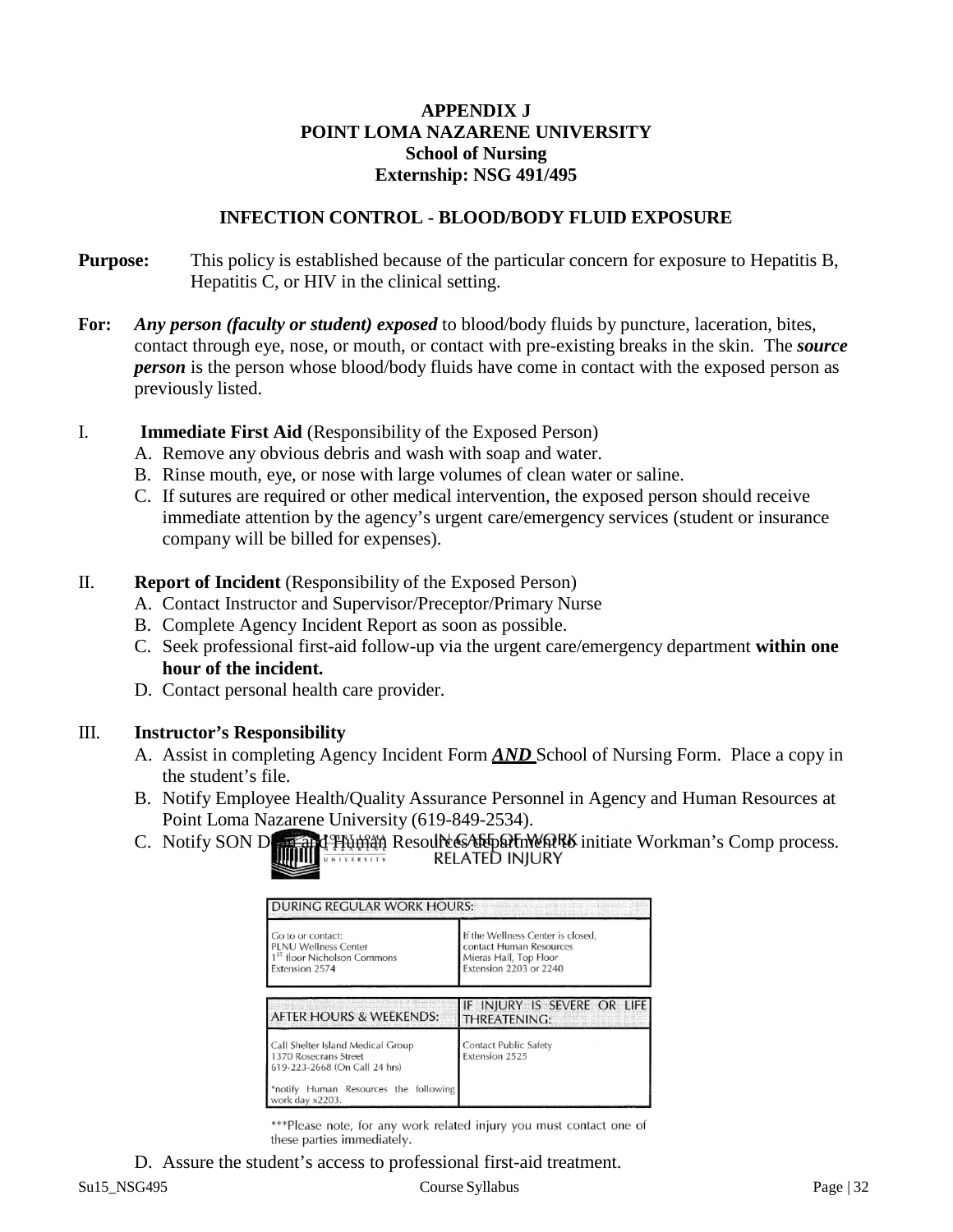- E. Obtain information on the Agency's policy for Blood/Body/Fluid Exposure treatment.
- F. Document events related to the incident. Relevant information that should be included (CDC, 1998a):
	- 1. date and time of exposure;
	- 2. details of the procedure being performed, including where and how the exposure occurred, and if the exposure was related to a sharp device, the type of device and how and when in the course of handling the device the exposure occurred;
	- 3. details of the exposure, including the type and amount of fluid or material and the severity of the exposure, (e.g., for a percutaneous exposure, depth of injury and whether fluid was injected; or for a skin or mucousmembrane exposure, the estimated volume of material and duration of contact and the condition of the skin [e.g., chapped, abraded, or intact]).
- G. Initiate follow-up contact with Clinical Agency Health/Quality Assurance personnel within 72 hours.
- H. **Urgent Care Protocol:** If there is a clinical agency policy in place for such an incident, adhere to it. Otherwise, if there isn't one, the School of Nursing procedure is to:
	- a. Obtain consent from the source person to have blood withdrawn for testing purposes. If the source person refuses to consent to a lab draw, *an emergency care physician must submit a report within 24 hours* and provide an evaluation of the source person within 72 hours. Notify the source person's primary physician who *must* respond to the urgent care agency/ED, or to the exposed person's primary physician within three weeks. If the source person refuses to consent to a blood draw, any blood that has been drawn for a diagnostic study can be used (if available). Urgent Care/ED personnel are to notify the person who has been exposed as soon as possible of the test results as to whether or not the source person is positive for HIV.

*Note*: the CDC recommends an FDA approved test kit that can be used in a situation where enzyme immunoassy (EIA) for HIV, cannot be completed within 24-48 hours.

- b. Obtain consent from the exposed person to have blood drawn for baseline information.
- c. Obtain a history of incident and a report of the examination of exposed areas of the exposed person.
- d. Provide counseling and options of prophylactic procedures to the exposed person.
- e. Obtain follow-up information about the blood/body fluids of the source person from the Employee Health/Quality Assurance Personnel, and the attending physician.

# IV. **Treatment** - The recommended procedure for:

# A. **Hepatitis B**

- 1. Immune Globulin (0.06 ml/kg) within 24 hours if the exposed person has not completed the vaccination series, then follow the accelerated schedule for Hep B vaccine.
- 2. If the person has not been vaccinated, give Hep B on an accelerated schedule starting immediately, followed in one, and two months later. Check blood titers one month after  $3<sup>rd</sup>$  dose of vaccine. Give a booster shot in 12 months.

# B. **Hepatitis C**

- 1. Draw serum. Give HCV Ab now, then at 3, 6, 12 months.
- 2. Refer the exposed person to their primary physician if serum is positive.
- C. **HIV** (Clinical Agency)
	- 1. Determine the extent of the exposure, in conjunction with the CDC guidelines (CDC, 1998b). Follow-up care should be in conjunction with the CDC guidelines for management of exposures for postexposure prophylaxis (CDC, 1998b).
	- 2. In the event that treatment is required: